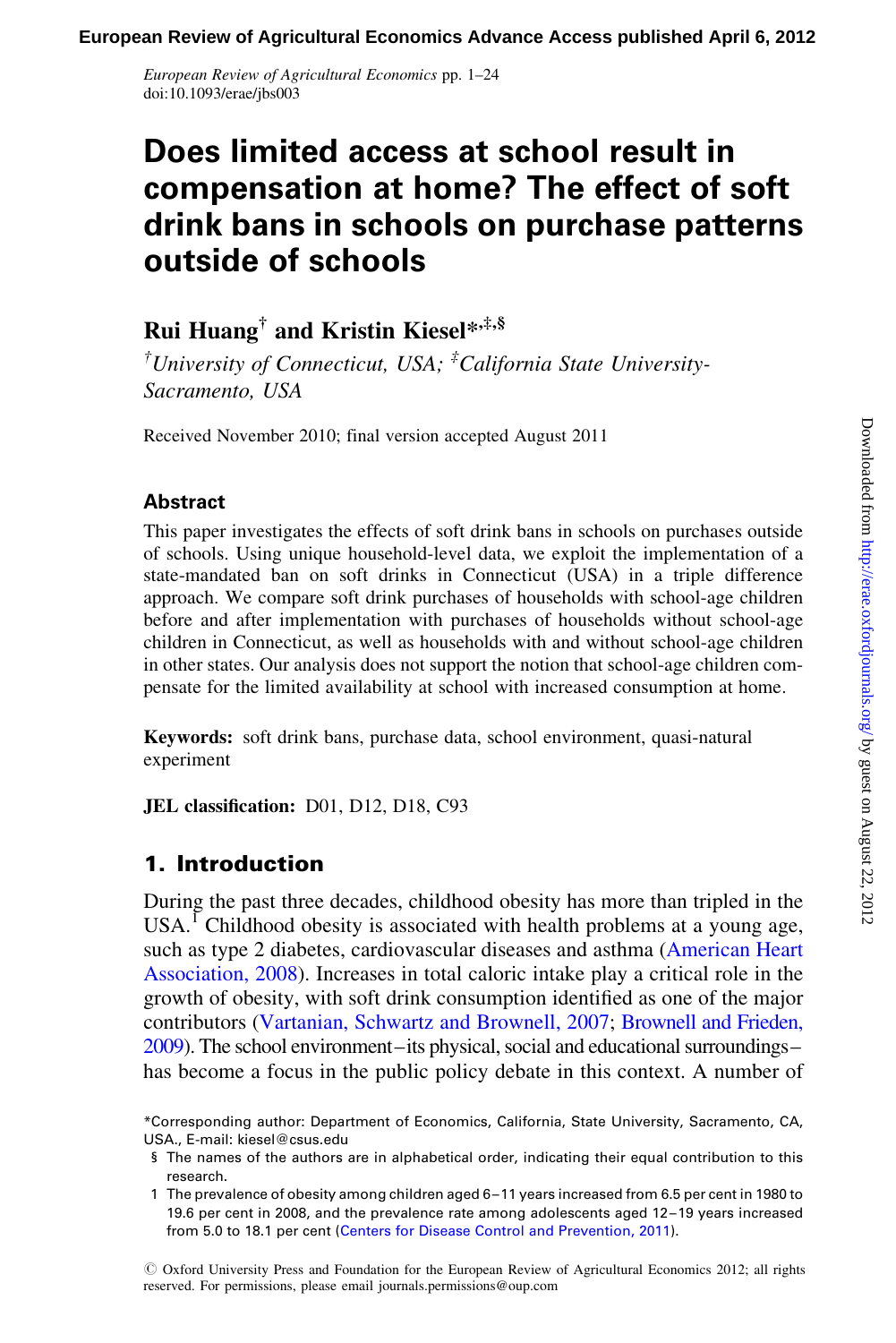states have considered mandatory policies directly addressing soft drink availability in schools as a nutritional consideration ([Center for Science in the](#page-22-0) [Public Interest, 2007\)](#page-22-0), and national mandatory guidelines are currently discussed in the USA. In addition, the Alliance for a Healthier Generation reached an agreement with the beverage industry, setting voluntary guidelines to shift to lower calorie, more nutritious beverages ([American Beverage As](#page-21-0)[sociation, 2010\)](#page-21-0). Our study informs the ongoing policy debate by investigating the effects of soft drink bans in schools on out-of-school soft drink purchases. This focus addresses shortcomings in the existing literature and provides a first insight into whether restricted access at school can ultimately reduce children's overall soft drink consumption.

Federally reimbursable school breakfast and lunch programmes must meet stringent nutrition standards under the National School Lunch Program (NSLP) and restrict availability of soft drinks during breakfast and lunch hours. Yet, two-thirds of states have weak or no nutrition standards for competitive foods.<sup>2</sup> Proponents of regulations beyond the NSLP state that providing healthy snacks and limiting access to foods of minimal nutritional standard will improve children's diets because children will consume foods and beverages that are most easily available to them. Support for this position comes from related research indicating that people eat more when they are provided with easy access to food (e.g. see [Wansink, 2004](#page-23-0); [Geier, Rozin](#page-22-0) [and Doras 2006;](#page-22-0) [Rolls, Roe and Mengs, 2006](#page-22-0)). Restricting access should therefore reduce consumption. Opponents fear a loss in revenue and argue that children will compensate by consuming more soft drinks at home (e.g. see [Heatherton, Polivy and Herman 1990](#page-22-0); [Fischer and Birch, 1999;](#page-22-0) [Francis](#page-22-0) [and Birch, 2005\)](#page-22-0).

To date, there is little direct evidence for either position ([Rudd Center for](#page-23-0) [Food Policy and Obesity, 2009\)](#page-23-0). Studies on the effect of improved nutritional choices and/or educational campaigns rely mainly on survey responses and small sample sizes and primarily focus on elementary schools (e.g. [James](#page-22-0) et al.[, 2004;](#page-22-0) [Blum, Jacobsen and Donnelly, 2005](#page-22-0); [Fernandes, 2008\)](#page-22-0). While these studies report moderate decreases in soft drink consumption at school, a study addressing high school consumption in Maine finds very limited effects on beverage choice of students (Blum et al.[, 2008](#page-22-0)). [Schwartz,](#page-23-0) [Novak and Fiore \(2009\)](#page-23-0) suggest that removing low-nutrition foods decreased students' consumption at school, and detect no compensation effect at home based on self-reported purchase behaviour by students. Our study, the first one to our knowledge that analyses actual out-of-school purchases contributes to this literature by directly addressing whether banning soft drinks at schools results in compensation effects at home.

We use unique household-level purchase data from the AC Nielsen Homescan. These data allow us to directly link actual purchases to household

<sup>2</sup> Competitive foods, often of little or no nutritional value, are those which compete with federally regulated school meals programmes, and are sold in vending machines, school stores, cafeteria a la carte lines, and at fund raisers.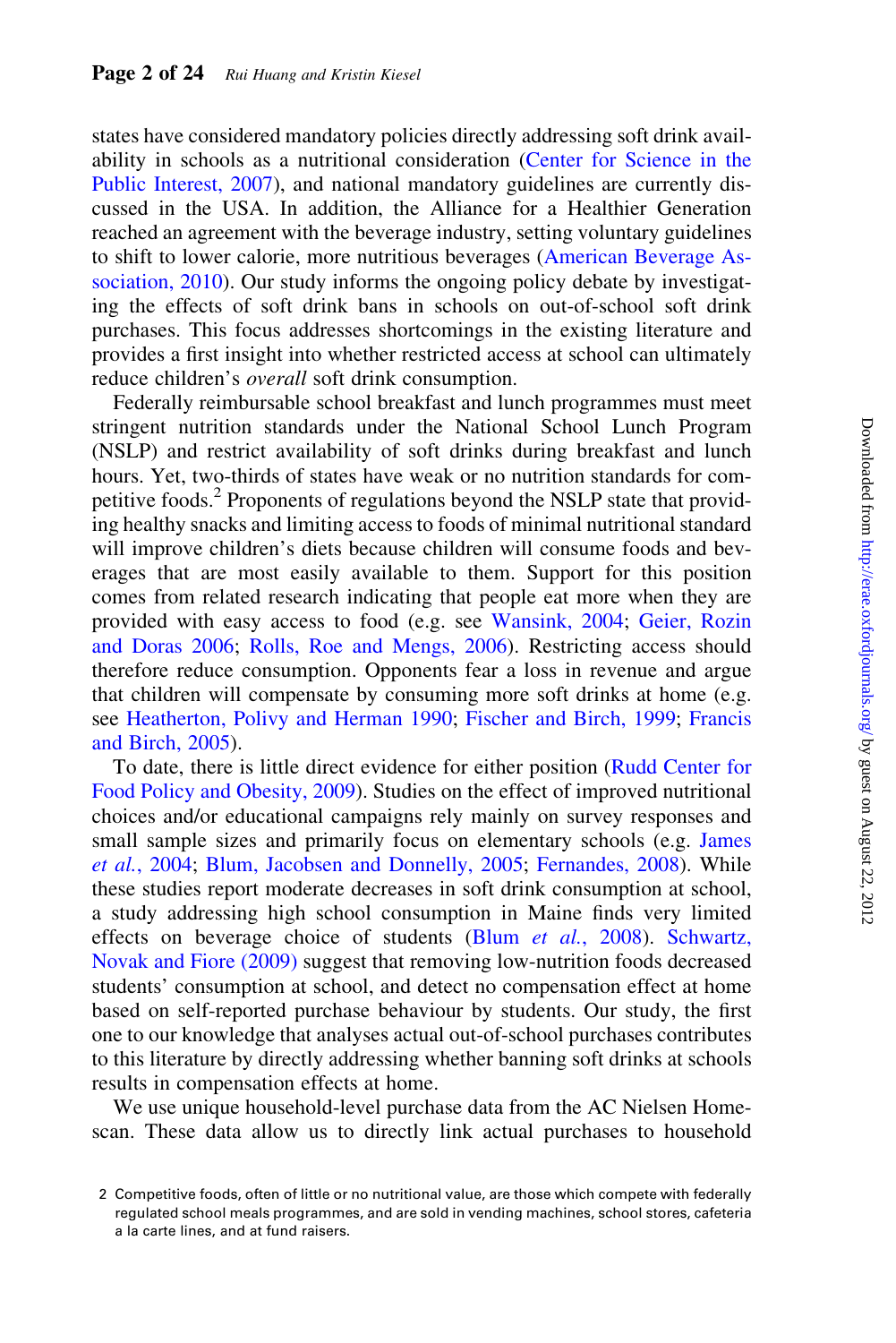demographics in a reduced-form econometric approach. We utilise a quasinatural experiment and build on triple difference (DDD) specifications in a treatment framework commonly used in the policy evaluation literature (see [Gruber, 1994;](#page-22-0) [Meyer, 1995](#page-22-0); [Bertrand, Duflo and Mullainathan, 2004\)](#page-21-0). During our data period, Connecticut implemented a complete ban on all regular and diet soft drink products sold in public schools effective from 1 July 2006. We compare soft drink purchases of households with schoolage children in Connecticut with purchases of households without school-age children in Connecticut, as well as households with and without school-age children in other states without state-level regulations. Pre- and post-ban time periods allow us to separate the effect of the soda bans from householdspecific, time-invariant unobserved factors that might be correlated with soft drink demand. Furthermore, we are able to test if leading soft drink manufacturers intensify their advertising efforts to school children in the states that have implemented bans by controlling for potential differences in children's advertising exposure.

Overall, our analysis does not support the notion of compensation effects in out-of-school household purchases.  $3\overline{)}$  As such, our results suggest that banning soft drinks at schools as one possible restriction of access to unhealthy foods and beverages might be a viable policy option in an attempt to reduce childhood obesity.

The next section of this paper briefly reviews soft drink bans and related regulations in the school food environment in the USA. Section 3 describes our empirical setting by describing our data, research design and econometric specifications. We discuss our results and robustness checks in Section 4 and conclude with a discussion of our findings and further research directions in Section 5.

## 2. Soft drink bans and regulations in the school food environment

Credible estimation of treatment effects in our empirical strategy relies on correctly defining a treatment and control groups in our empirical framework. We therefore conducted a comprehensive review of existing policies, using the yearly update and overview provided by the [National Conference of State](#page-22-0) [Legislators \(2007\)](#page-22-0), cross-checked available local government and school district information and searched local and national media to detect potential related interventions at the city, school district and school level.

California was the first state to introduce and pass state-level regulation, banning soft drinks from elementary, middle and junior high schools (except for special events) in 2004. In 2006, California further modified the beverage restrictions to require soft drink bans at high schools with at least

<sup>3</sup> We do not observe restaurant purchases as another possible outlet for out-of-school purchases of soft drinks, a caveat that will be discussed in more detail in Section 3.2 and in the conclusion of this paper.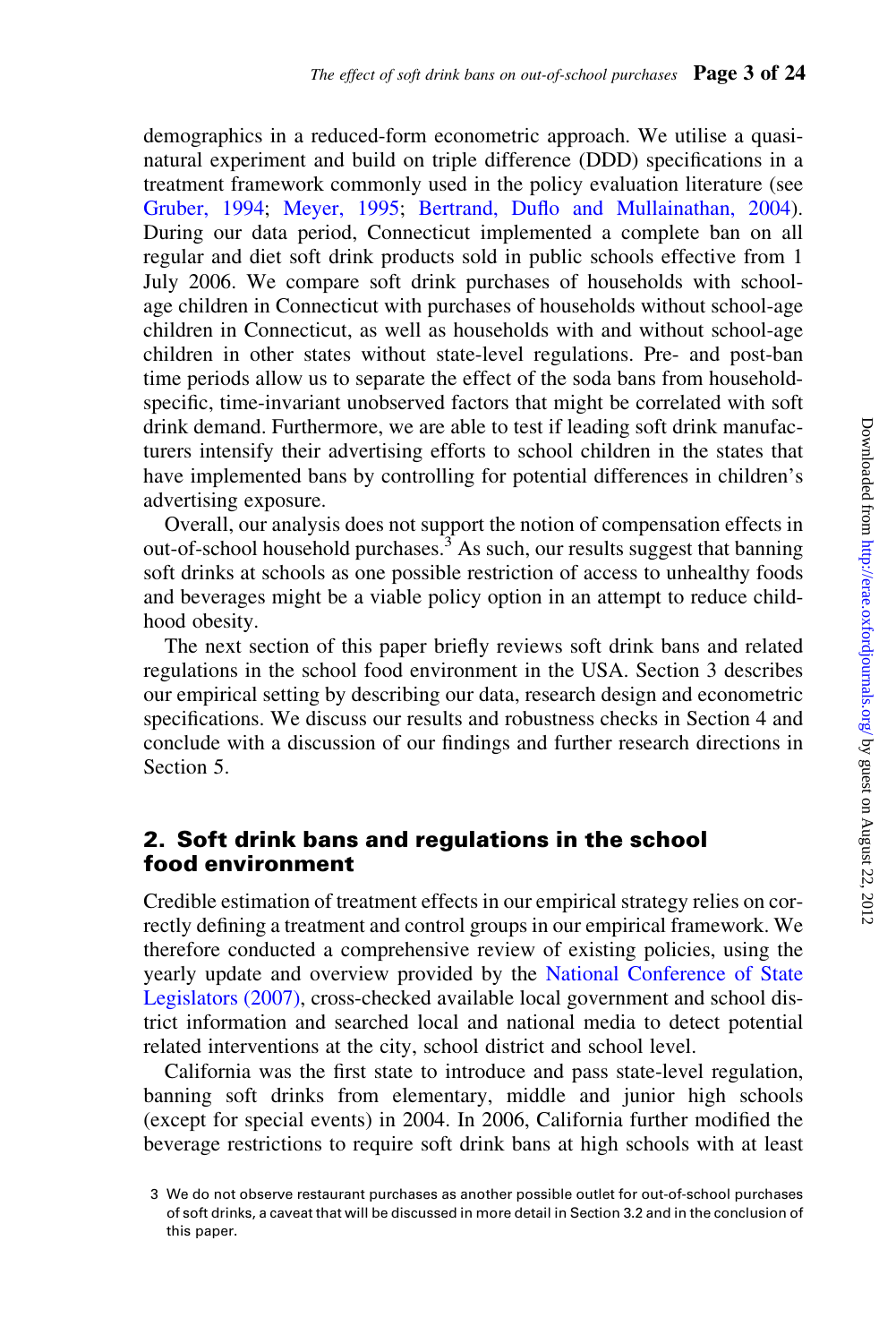50 per cent compliance by 1 July 2007 and 100 per cent compliance by 1 July 2009. In the same year, Connecticut passed a law that banned soft drinks sold to students in all public schools starting 1 July 2006. A number of other states have set nutritional guidelines, proposed and passed related measures, but have not passed state-wide bans. In addition, the Alliance for a Healthier Generation (a partnership of the American Heart Association and the William J. Clinton Foundation) and beverage industry representatives reached an agreement for voluntary guidelines to shift to lower calorie, more nutritious beverages for children's consumption during the regular and extended school day. The industry fully implemented these guidelines on a voluntary basis by the 2009–2010 school year. And finally, restrictions were also implemented at the city and school district level. For instance, Baltimore prohibited sales of foods and beverages with minimal nutritional standard (including soda) starting in September 2006, while carbonated beverages were not sold in school vending machines in Detroit starting on 31 December 2005. The Philadelphia school district further approved a soft drink ban, effective from 1 July 2004 for kindergarten to 12th grade levels (K12). Our analysis focuses on the Connecticut state-wide ban. The regulations used to define our empirical setting are summarised in Table [1](#page-4-0).

## 3. Empirical setting

## 3.1. Data

Our data consist of a geographically and demographically representative sample of household panel purchases (Nielsen Homescan) covering three years (from January 2006 to December 2008) in 16 geographical markets or designated marketing areas (DMAs). The data contain price, quantity and promotional information on transaction-level household purchases of soft drink products at the universal product code level from all shopping outlets (e.g. grocery stores, drug stores, vending machines and on-line stores).4 The data also include annual demographic information for each household, such as income, race, household size, education, employment, occupation of household heads and, most importantly for our study, age and presence of children.

Due to the increased use of these data in academic research, recent papers have discussed potential caveats of the Nielsen Homescan panel. [Einav,](#page-22-0) [Leibtag and Nevo \(2010\)](#page-22-0) match the Homescan panel to transactions recorded by a large grocery retailer. They find discrepancies in reported shopping trips, products, prices and quantities, with the largest discrepancies in the price variable. Zhen et al[. \(2009\)](#page-23-0) further suggest potential systematic underreporting of food expenditures, and [Lusk and Brooks \(2011\)](#page-22-0) discuss potential sample selection. However, the advantages of the Nielsen Homescan panel data are that these data do not rely on consumer recall as they track actual purchases,

4 The Nielsen Homescan instructs its panel members to use in-home scanners to record all purchases from any outlet that are intended for personal consumption by any household members.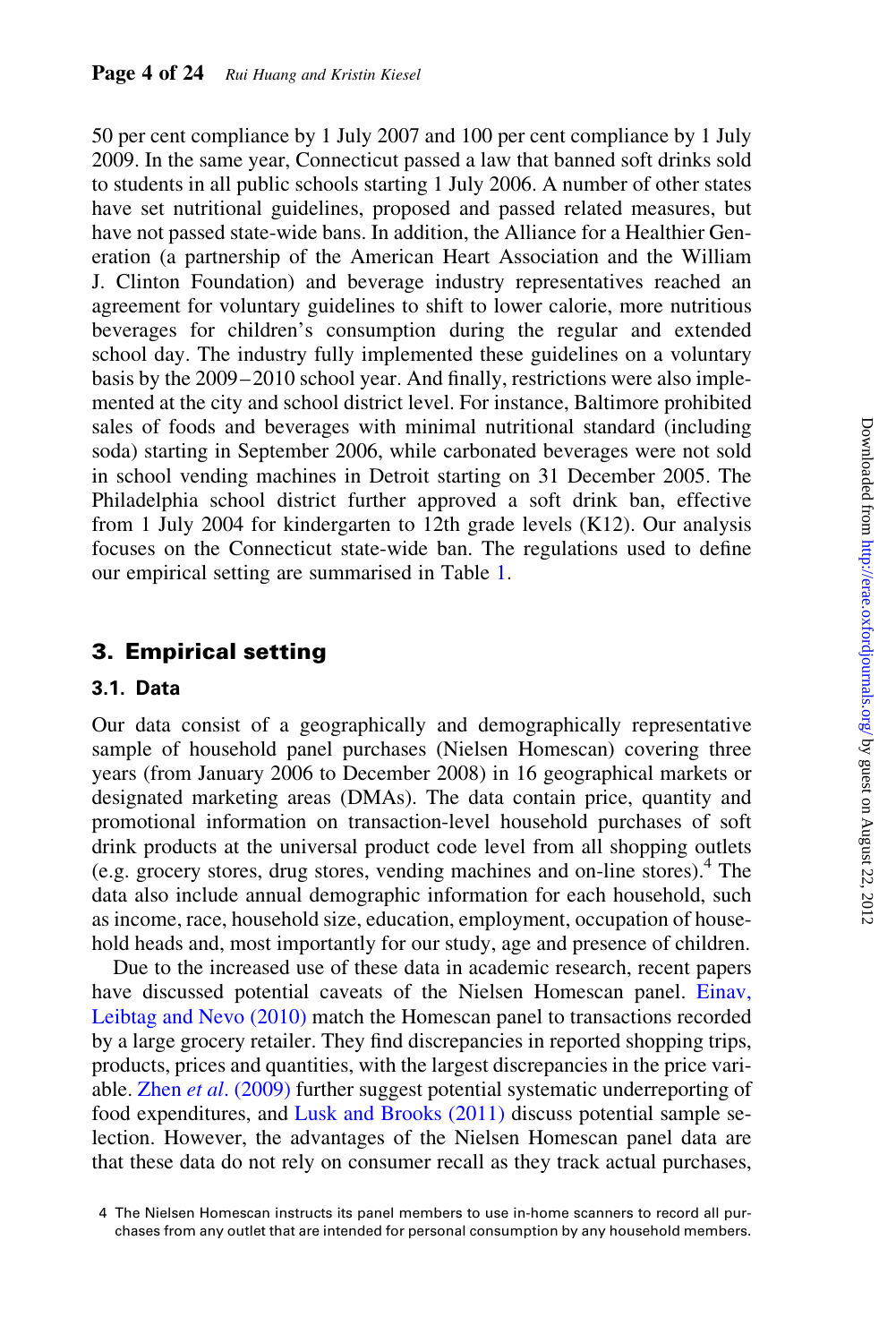| Year | Stringent regulation (soft drink ban)<br>implemented                                                                           | Less stringent regulation (addressing)<br>soft drink availability) introduced                                                                        |
|------|--------------------------------------------------------------------------------------------------------------------------------|------------------------------------------------------------------------------------------------------------------------------------------------------|
| 2004 | California (elementary and middle<br>schools); Philadelphia                                                                    | Washington State; Louisiana;<br>Tennessee                                                                                                            |
| 2005 |                                                                                                                                | Arizona; Kansas; Maine; Maryland;<br>New Mexico; North Carolina; Texas;<br>South Carolina; Utah; Rhode Island;<br>Louisiana; Oklahoma; West Virginia |
|      | 2006 California (50 per cent compliance)<br>in high schools by July 2007);<br>Connecticut (all schools):<br>Baltimore; Detroit | Indiana; New Jersey; Rhode Island;<br>Mississippi                                                                                                    |
| 2007 |                                                                                                                                | Mississippi; North Carolina;<br>Oregon; Rhode Island                                                                                                 |
| 2008 |                                                                                                                                | Colorado; Massachusetts                                                                                                                              |
| 2009 | California (100 per cent compliance)<br>in high schools)                                                                       |                                                                                                                                                      |
| 2009 | Beverage industry voluntary<br>guidelines to shift to lower calorie<br>options (all schools nationwide)                        |                                                                                                                                                      |

<span id="page-4-0"></span>Table 1. The regulatory environment

Notes: Connecticut and California implemented stringent soft drink bans at schools. Other states introduced less stringent regulations, such as restrictions for school meal hours, for instance. Based on the DMAs included in our data, we also reviewed potential city-level soft drink bans in these states, eliminating Detroit and Baltimore as potential non-experimental DMAs. Based on this policy review and our data coverage, we use Hartford, CT, as our experimental DMA. Atlanta, GA; Houston, TX; Miami, FL; and Kansas City, Mo are included as non-experimental DMAs in our analysis. Due to the phase-in of the ban in California, and the limited time series overlap in our data, California DMAs were not included in this analysis.

and include purchases from retailers that do not cooperate with scanner data collection agencies such as Walmart and Whole Foods. They allow us to directly link actual purchases to household demographics in order to define our treatment and control groups. For this study, we focus on the quantity purchased rather than the price data. And finally, the limitations discussed above should not affect or apply differently to households in our defined treatment and control groups such that our analysis of differences remains valid.

We further combine these household purchase data with the Nielsen Media data set. It consists of brand-level television advertising information for each of the 16 DMAs and all soft drink products covered by the Homescan data (taken at weekly intervals). The advertising data set is unique in that it includes not only brand-level advertising expenditures, but also advertising exposure measures for each brand, and five age groups at the DMA level. Specifically, advertising exposure is measured by a gross rating point (GRP) on cable, syndicated, network and spot television for audiences aged  $2-5$ , 6–11, 12–17, 18–24 and over 25 years.<sup>5</sup>

5 GRP is the percentage of an audience in a given population reached by a specific advertisement over a specific week. It is the sum of all rating points, where a rating point of an advertisement is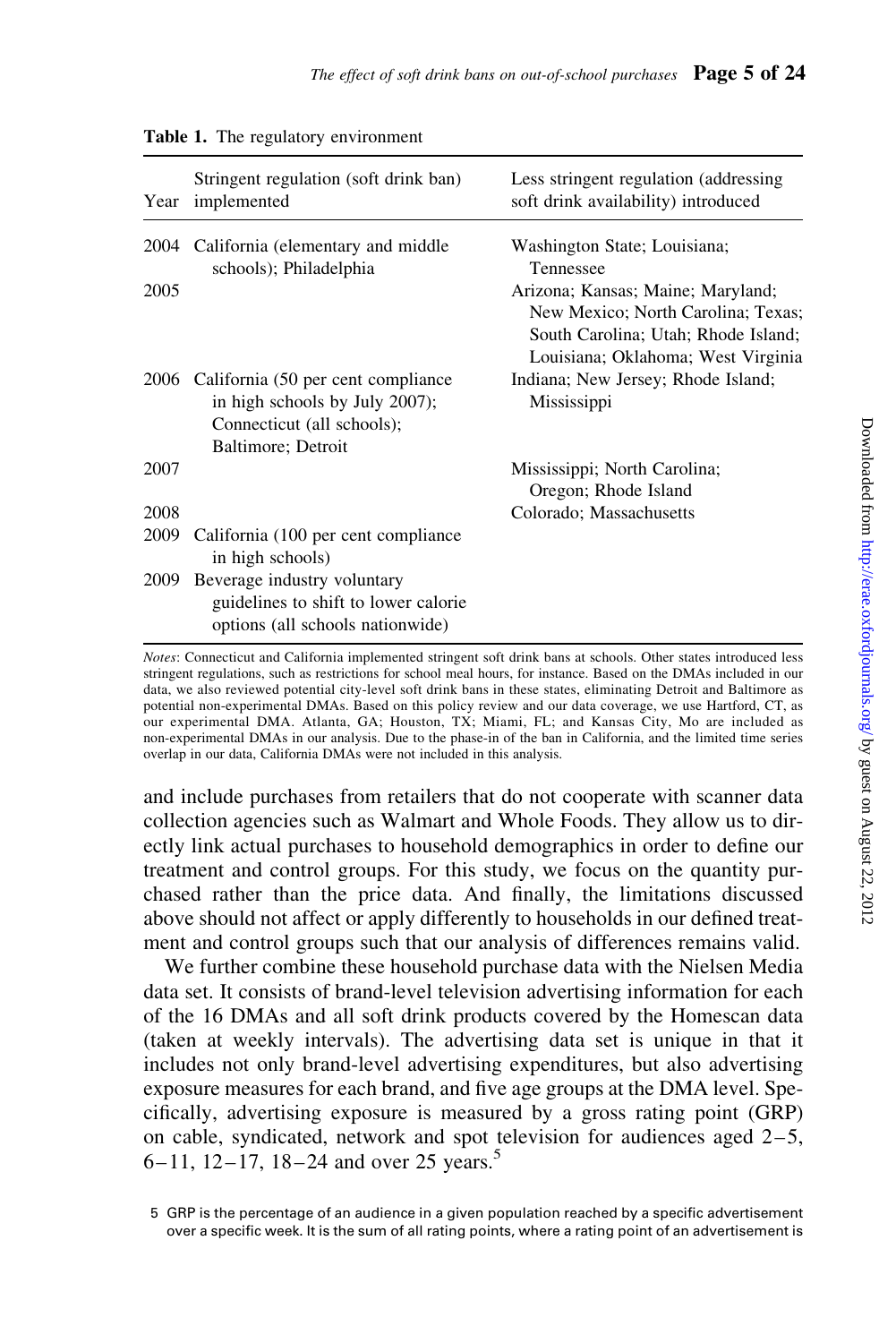## 3.2. Research design

The school environment – its physical, social and educational surroundings – provides an appealing case for policy interventions addressing children's eating habits. Yet, these policies aim to affect children's consumption of food and beverages beyond school hours and grounds. If we find that banning soft drinks in schools leads to no change or even a decrease in out-of-school soft drink purchases by households with school-age children, we can reject the argument that children compensate for reduced soft drink availability at schools. We can then argue that it is very likely that overall soft drink consumption went down as a result of these policies. While we do not directly observe consumption during the school hours, this conclusion would rely on results found in previous studies focusing on school purchases only (e.g. [Schwartz, Novak and Fiore, 2009;](#page-23-0) [American Beverage Association,](#page-21-0) [2010](#page-21-0)). A potential caveat in this argument is that we do not observe soft drink purchases in restaurants, such as fast food outlets. While food expenditures and calorie intake from food away from home (FAFH) has increased for both adults and children,<sup>6</sup> consumption of FAFH may not be a direct cause of weight gain. Instead, higher consumption of FAFH might be a result of family time constraints, access to various food outlets and preferences for certain foods [\(Mancino](#page-22-0) et al., 2010). Therefore, we would expect to detect a compensation effect in our data sources as well, even though we would underestimate the overall compensation effect due to potential purchases in other outlets.

In order to credibly test for potential compensation effects, we exploit variations in soft drink bans over time, across different states, and the fact that these bans should only affect households with school-age children. Our reduced-form econometric approach builds on difference-in-differences (DID) and DDD specifications commonly used in the policy evaluation literature. Estimation of average treatment effects (ATEs) in this framework rests on the assumption that average differences in outcomes for treated and control groups are attributable to the treatment, which is satisfied when treat-ment assignment and the potential outcomes are independent [\(Imbens, 2004](#page-22-0)).

Our research design makes use of a quasi-natural experiment. Connecticut banned soft drink in all public schools, effective from 1 July 2006. The Hartford DMA in Connecticut therefore serves as the experimental DMA in our

the percentage of households watching a particular programme, relative to the total number of households with television sets in a DMA. That is, if the advertisement has a rating of 7, then 7 per cent of all households who have television sets in this DMA tune in to this commercial. If an advertisement is aired twice during a week, and has a rating of 7 and 10, respectively, then its GRP for that week is 17.

<sup>6</sup> In 1977–1978, the average child aged 2–17 obtained 20 per cent of his or her daily calories from FAFH, while analysis of 2003–2006 data from the National Health and Nutrition Examination Survey (NHANES) finds that children get roughly 35 per cent of their calories from FAFH [\(Mancino](#page-22-0) et al.[, 2010\)](#page-22-0). School breakfast and lunch programmes as well as food purchases at school are included in these measurements, however.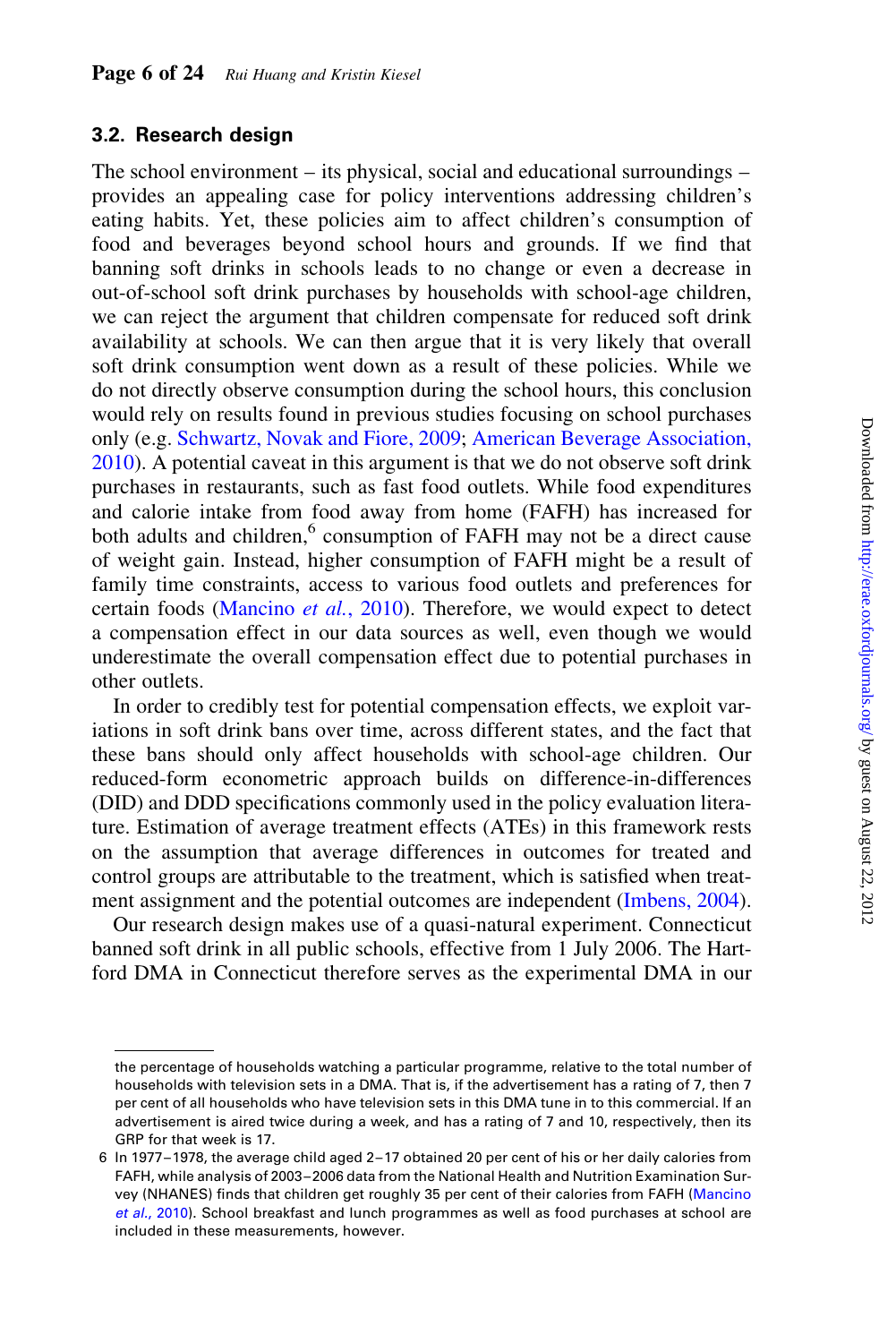research design. Based on our comprehensive regulatory review, we select Atlanta, Houston, Miami and Kansas City as the non-experimental DMAs. To our knowledge, these cities have no state, city or school district-level soda bans in place.<sup>7</sup> Furthermore, we define our potential treatment group as households with school-age children (aged 6–18). The control group consists of households without children, or without children aged 6–18. In order to address the fact that soft drink purchases are highly seasonal and isolate the treatment effect from seasonal effects, we choose the same months in the years as pre- and post-ban periods when schools are in session. The pre-treatment period is therefore defined as the four-month period between February and May in 2006, and the post-treatment period is defined as the four-month period between February and May in 2007.

Due to the quasi-natural character of this experiment, we have to consider a number of potential endogeneity sources in our research design and econometric analysis. First, although childhood obesity rates in Connecticut are similar to national averages prior to the ban, $^8$  it is possible that the Connecticut ban is endogenous to soft drink consumption. That is, some unobserved factors might be correlated with both household soda demand and the passage of the ban in Connecticut. For instance, consumers could be more health conscious in Connecticut when compared with other states, resulting in both passing of the regulation and decreased soft drink consumption.<sup>9</sup> Following Gruber's (1994) language, our implementation of the DDD model addresses this issue in three ways. First, we use pre-treatment and post-treatment period fixed effects, as well as month and year fixed effects to capture any trend in soft drink purchases that are common to all DMAs. Second, we use household fixed effects to control for any time-invariant household-level differences that could contribute to soft drink consumption. And finally, in order to control for potential time-varying factors within DMAs potentially correlated with the policy implementation and soft drink consumption in the experimental DMA, we compare households with school-age children in the experimental DMAs with households without school-age children in the same DMA. We measure the change in the treatment household's relative soft drink purchases in the experimental DMA, and relative to the nonexperimental DMAs. And finally, we also control for potential time-varying factors common to all households with school-age children, comparing

<sup>7</sup> Due to the partial introduction of the California ban during our data coverage, California DMAs are not included as experimental DMAs in the analysis. One of our colleagues further suggested a soft drink ban in Miami during our estimated time period. While we could not verify that information at the state level, we excluded Miami as a non-experimental DMA, as an additional robustness check.

<sup>8</sup> Approximately 12.3 per cent of the Connecticut children were overweight or obese relative to a national average of 14.3% based on the National Survey of Children's Health 2003 ([US Depart](#page-23-0)[ment of Health and Human Services, 2005](#page-23-0)).

<sup>9</sup> Another form of endogeneity in this context would arise if households move in or out of the states because of the bans. Households would therefore self-select in or out of our treatment, ultimately biasing our results. Using the annual demographics data, we examine whether we see any abnormal migration patterns after the implementation of the ban, but do not detect any.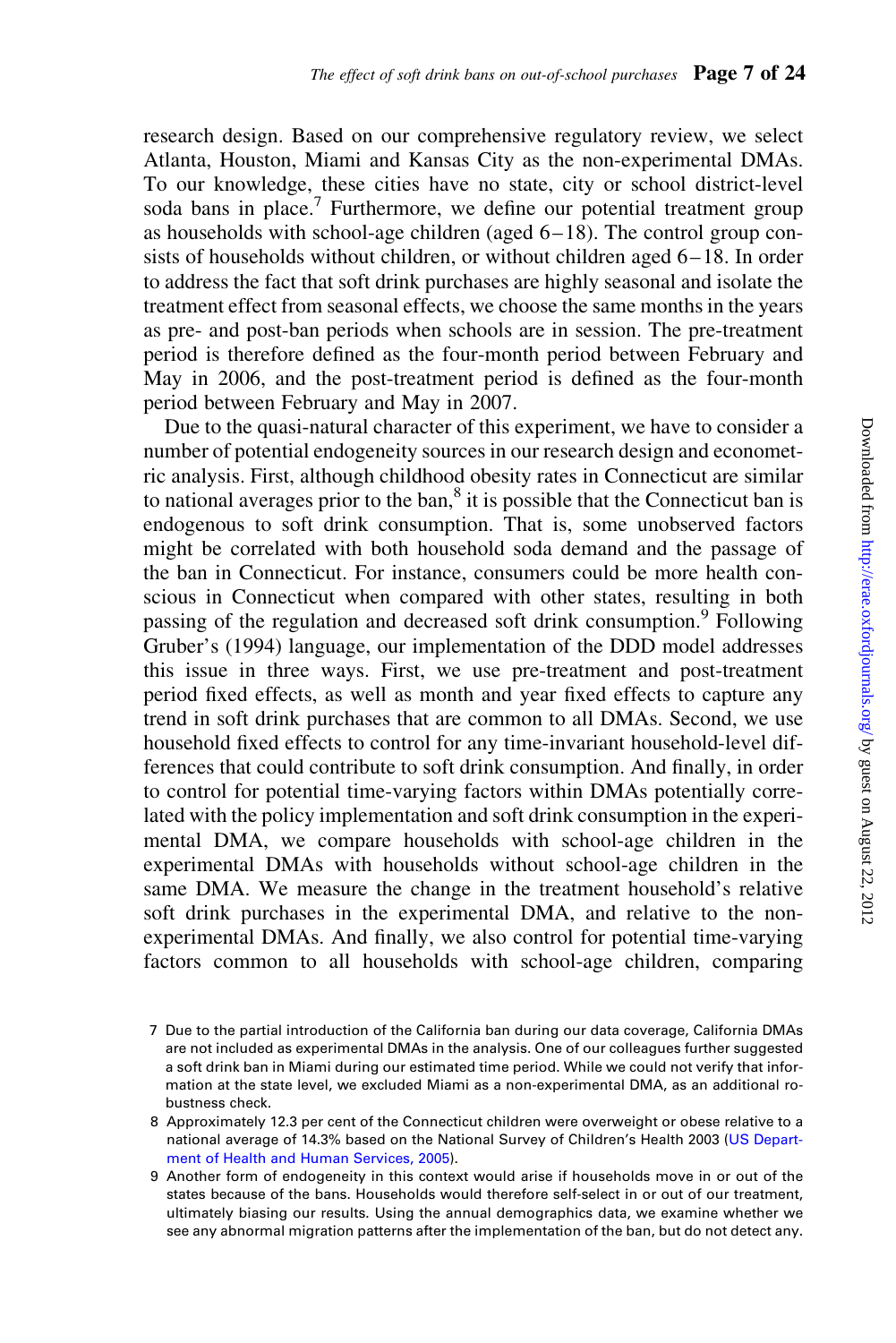households with school-age children living in the experimental DMA with those living in the non-experimental DMAs.

The resulting identification assumption of the DDD is fairly weak. It only requires that there is no contemporaneous shock on households in the experimental DMA in the post-ban period that affects the relative outcomes of the treatments. In other words, identification of the ATE of soft drink bans would be violated by any systematic shocks to soft drink purchases of households with school-age children in Connecticut that affect soft drink consumption over time and might be correlated with but not caused by the ban. One possibility relates to the fact that soft drink manufacturers might attempt to compensate for the loss of sales and visibility at schools by intensifying local advertising campaigns directed at school-age children in Connecticut, and as a result, households with children might increase their purchase of soft drink relative to households without children. Our data allow testing this hypothesis as we are able to combine household purchases with DMA-specific time-varying and age group-specific advertising exposure.

#### 3.2.1. Econometric specification

We obtain our sample from the Nielsen Homescan household-level purchase and advertising data described in the Data section.<sup>10</sup> While some households entered or exited during the middle of our data period, our sample only includes households who were in the panel during both the pre- and the post-ban periods.11 For our analysis, we collapse the monthly time series data into two data points for each of these households, one for the pretreatment and one for the post-treatment period. This approach closely follows [Bertrand, Duflo and Mullainathan \(2004\)](#page-21-0) and corrects for artificially low standard errors in the presence of serially correlated outcomes in panel data sets. Specifically, for each household, we compute the average monthly volume of soft drinks purchased in each of the two data periods.<sup>12</sup>

We first specify and estimate the following DID equation:

$$
y_{it} = \beta_0 + \beta_1 x_{it} + \beta_2 \tau_t + \beta_3 (CT_i \times \tau_t) + \beta_4 \mu_i + s_{it}. \tag{1}
$$

- 10 Although the Nielsen Homescan is a representative sample, our selected regression sample might not be representative. Households in the Nielsen panel are assigned a 'projection factor', which represents the weight of the household in the national population. In constructing the regression sample, we weigh each of the households equally in our regression. In unreported regressions, we weigh the households with these 'projection factors' as additional robustness checks. This approach did not alter our results reported here.
- 11 We do not directly observe whether a household is included in the panel or not at any given time so we can only indirectly infer this. We have household purchases in four frequently purchased packaged food categories: soft drinks, breakfast cereal, snacks (such as potato chips, nuts or popcorn) and candy and confectionary. We keep only households who purchased any product in these four categories during both periods. Also, demographics are reported for each year a household is included in the panel. We compare the demographics and locations of households who were in the panel during both periods with those who entered late or exit early. We find no statistically significant differences and conclude that sample attrition appears to be random.
- 12 Not all households purchased soft drink products in both periods such that the volume of purchase of a household in a period could either be zero or positive.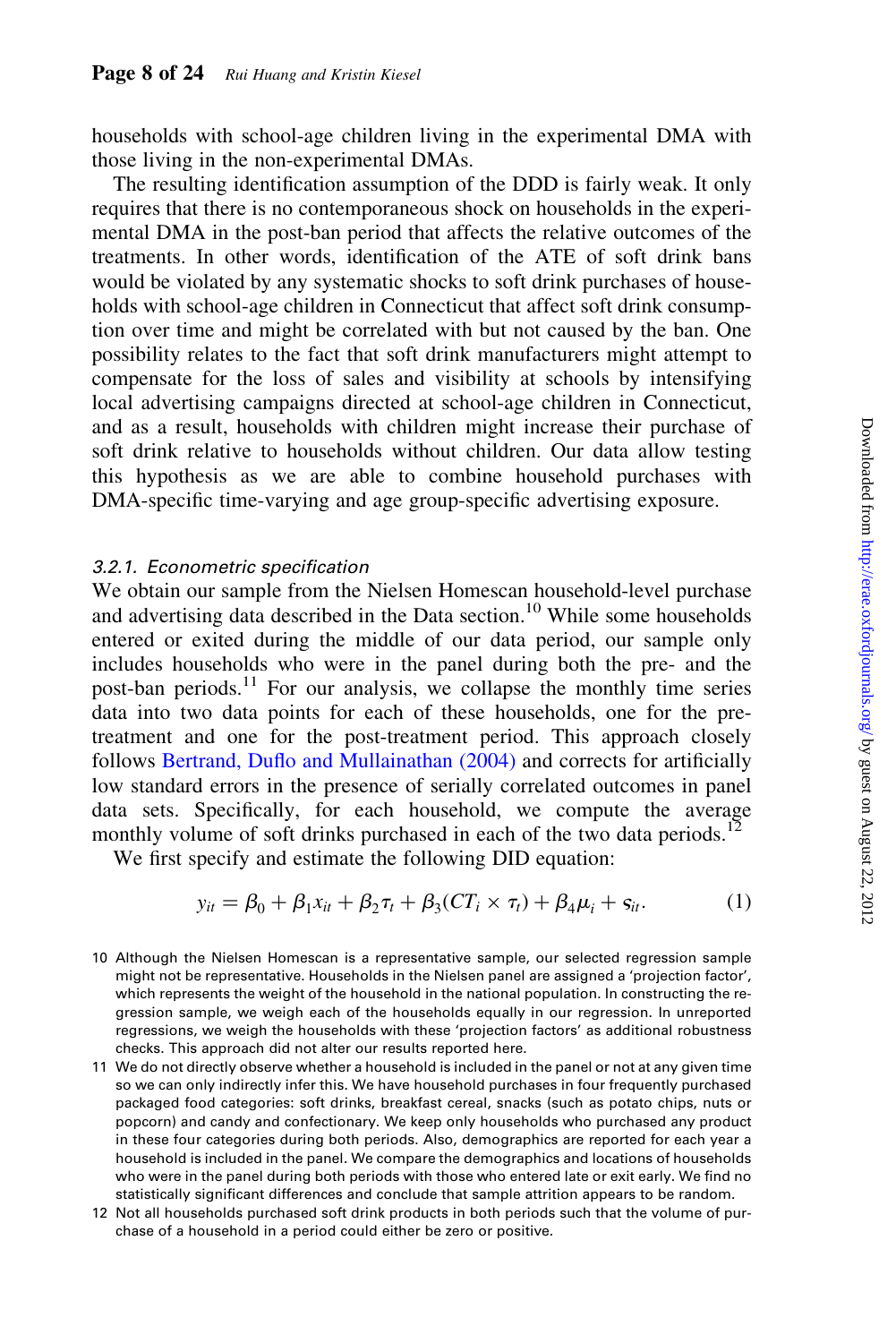Households are indexed with indexes time period (taking the value of 1 if it is in the post-treatment period, and 0 otherwise). Therefore,  $y_{it}$  is defined as the average monthly soft drink volume purchase by household  $i$  at time  $t$ . The intercept common to all households in all periods is denoted by  $\beta_0$  and  $\tau_t$ denotes the post-ban indicator that takes on the value of 1 if we are in the post-ban period, and 0 otherwise. The time period fixed effect controls for trends in monthly volume soda purchase that is common to all households in all states ( $\beta_2$ ).  $CT_i$  is a Connecticut fixed effect which takes the value of 1 if household i lives in Hartford, the Connecticut DMA. We also include a number of observable control variables such as household demographics, prices and advertising exposure denoted by the vector  $x_{it}$  and time-invariant household fixed effect,  $\mu_i$ <sup>13</sup> The interaction between the Connecticut indicator and the post-ban dummy  $(\beta_3)$  is the DID estimate of the effect of the Connecticut soft drink ban on out-of-school soda purchases (average monthly volume) for Connecticut households. It captures the change in volume purchase by Connecticut households (relative to households in other states without soft drink bans) during the post-ban period (relative to pre-ban period). And finally,  $s_{it}$  denotes an idiosyncratic disturbance term.

The DID identification relies on the common trend assumption. That is, in the absence of the soft drink ban, the unobservables that are correlated with soft drink volume purchased by Connecticut households follow similar time trends as for households living in other states. For instance, the common trend assumption is not likely to hold if households with school-age children follow a different trend than households without school-age children. We can additionally exploit the fact that the Connecticut ban should only affect households with school-age children in that state and utilise a DDD framework which allows relaxing this assumption. Specifically, we estimate the following DDD equation:

$$
y_{it} = \beta_0 + \beta_1 x_{it} + \beta_2 \tau_t + \beta_3 \text{Treat}_i
$$
  
+  $\beta_4 (\text{CT}_i \times \tau_t) + \beta_5 (\tau_t \times \text{Treat}_i) + \beta_6 (\text{CT}_i \times \text{Treat}_i)$   
+  $\beta_7 (\tau_t \times \text{CT}_i \times \text{Treat}_i) + \beta_8 \mu_i + s_{it}.$  (2)

Here Treat<sub>i</sub> indicates a household *i* that has children aged  $6-18$  in either Connecticut or the non-experimental DMAs, and zero otherwise and other notations are the same as in equation (1). The treatment group fixed effect controls for time-invariant characteristics of households with children aged  $6-18$  ( $\beta_3$ ). The second-level interactions control for changes in volume purchase trends over time common to all households in Connecticut  $(\beta_4)$ , changes in trend over time for treatment group households in all states  $(\beta_5)$ and time-invariant characteristics of the treatment group in Connecticut

<sup>13</sup> There are no DMA level fixed effects in the specification because only less than 0.1% households in our data moved from one DMA to the other DMA between the two periods and we exclude these households from our analysis. Hence, DMA fixed effects are perfectly collinear with household fixed effects.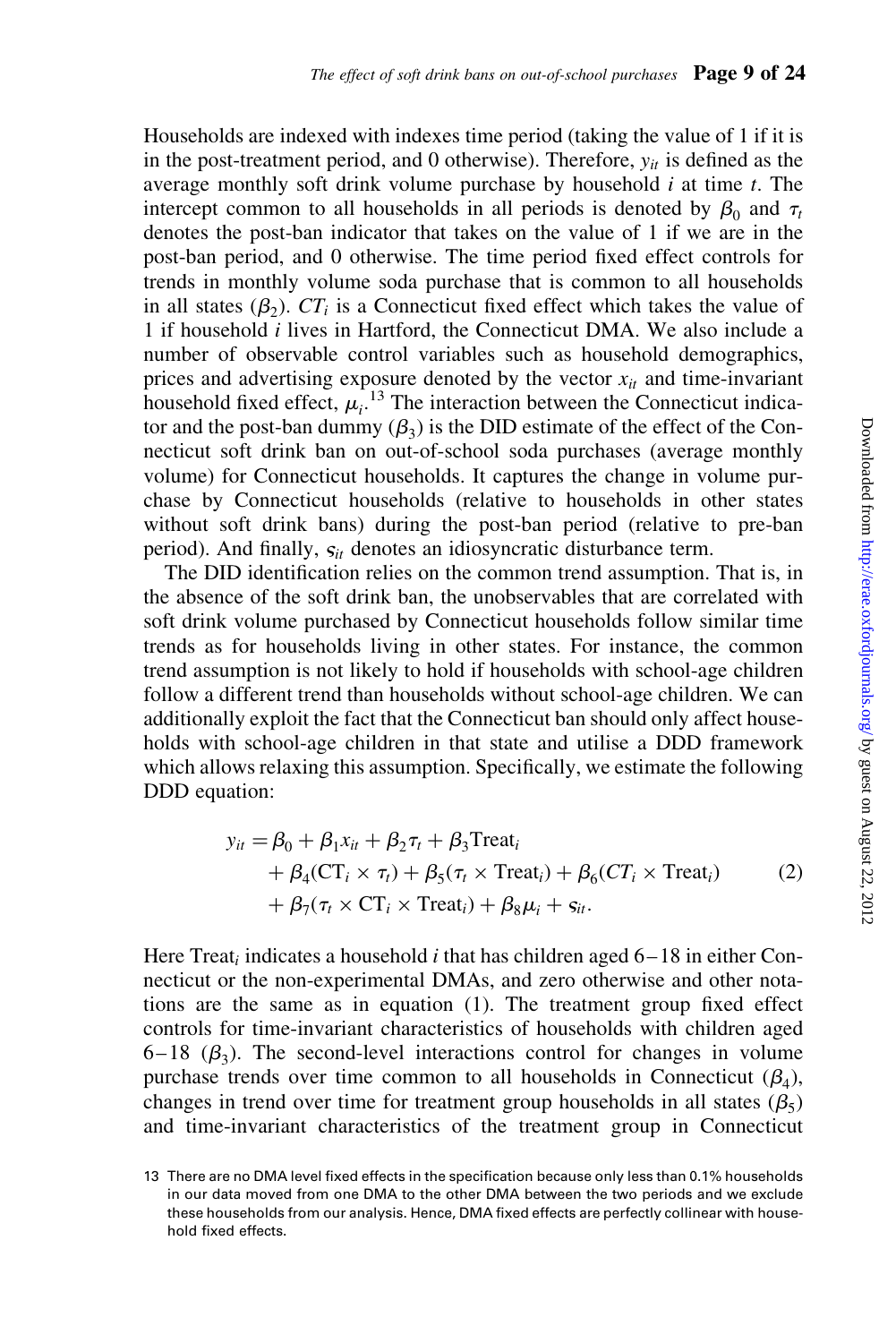

Fig. 1. Effect of CT ban on at-home soft drink purchases. Notes: Contains the graphical analysis for the Connecticut (CT) soft drink ban. The treatment is the CT ban on soft drink from all public schools effective from 1 July 2006. The pre-ban period is defined as February to May 2006, and the post-ban period is the same months in 2007. The treatment group includes households with children aged 6-18 only, and the control group includes households without children aged 6 –18. The experimental DMA is Hartford, CT. The non-experimental DMAs are Atlanta, Houston, Miami and Kansas City. The two top panels depict the average household monthly soft drink purchase in volume (100 oz) by the treatment and the control group in Hartford, CT, during the pre- and the post-ban period, respectively. In the two bottom panels, we plot the same series for treatment and control groups in the non-experimental DMAs.

 $(\beta_6)$ . The third-level interaction  $(\beta_7)$  is the DDD estimate of the effect of the soft drink ban on out-of-school soda purchases (average monthly volume) for households with children aged  $6-18$  in Connecticut. It captures the change in volume purchase by households with school-age children (relative to households without school-age children) in Connecticut (relative to households in non-experimental states) during the post-ban period (relative to pre-ban period). As in equation (1), we cluster standard errors at the household level.

### 4. Results and robustness checks

One advantage of the DDD approach is that graphical analyses can reveal the existence (or the lack) of treatment effects. Figure 1 illustrates this for the Connecticut ban study. In the two top panels of Figure 1, we show the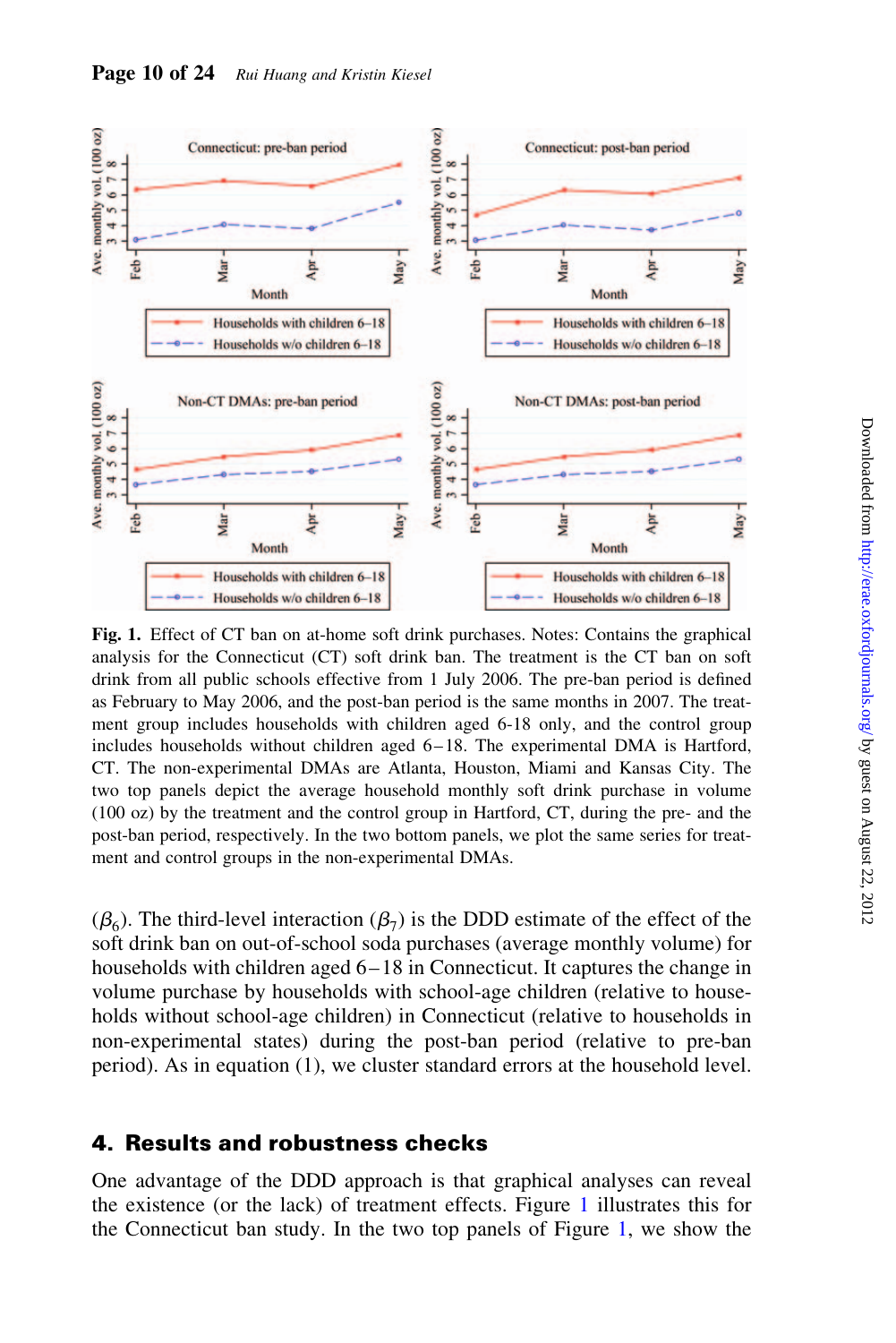average monthly soft drink purchases (in volume) for households with and without school-age children in Hartford, CT (experimental DMA), for the pre- and post-ban period, respectively. The two bottom panels show their counterparts for the non-experimental DMAs combined. We notice that in both experimental and non-experimental DMAs, the volume purchases are notably lower for both the potential treatment (households with school-age children) and the control groups. In all panels, the volume purchases by households with school-age children are higher, but the gap between the potential treatment and control households seems similar in the pre-ban period across the experimental and non-experimental DMAs. The graphical analysis seems to suggest that this gap remains unchanged in the non-experimental DMA while it might be even narrow in the experimental DMA for the post-ban period. We therefore do not expect to detect compensation effects in the Connecticut study.

Differences in changes of soft drink marketing efforts in Connecticut relative to other states might be one possible explanation of failure to detect compensation effects. We examine whether this is the case in Figure [2](#page-11-0). It graphs weekly DMA-level advertising exposure as measured by GRPs over the entire data period for all soft drink products in Connecticut and in the non-experimental DMAs. In each panel, GRPs for all five age groups (children aged 2–5, 6– 11, 12–17, adults aged 18–24 and those above 25) are exhibited. While there are large variations in these GRPs, trends are similar across all DMAs. Figure [2](#page-11-0) seems to indicate that major advertisers in the soft drink industry, such as the Coca-Cola Company and Pepsi Co., largely operate their advertising campaigns on a national level. And while there are considerable differences in levels of advertising exposure that potential consumers in different age groups are exposed to, we see no discontinuities in the advertising exposure for any age group in the experimental DMAs around the effective dates of the bans. If anything, overall advertising exposure went down after the implementation of the ban in July 2006. This might be more a result of seasonal differences, however, as we see a similar pattern in the following year.

Turning to the regression analysis, Table [2](#page-12-0) provides the definitions of the variables used in our regressions, while Table [3](#page-13-0) reports the summary statistics for the demographic and marketing variables in our sample. The first four columns of Table [3](#page-13-0) report summary statistics for households with school-age children who live in Connecticut, and in non-experimental DMAs, before and after the soft drink ban went into effect, respectively (potential treatment households). The last four columns show the counterparts for the control households, i.e. the households without school-age children.

Prices are very similar across all DMAs, with post-ban prices slightly higher than pre-ban prices on average. Advertising exposure fell between the pre- and post-ban periods in all DMAs, but seems very similar across different DMAs in both periods.14 Households with school-age children living in

<sup>14</sup> Marketing variables are aggregated to the DMA level and across time periods in the reported regression results such that the standard errors for these variables of the Connecticut DMA in each period equal zero.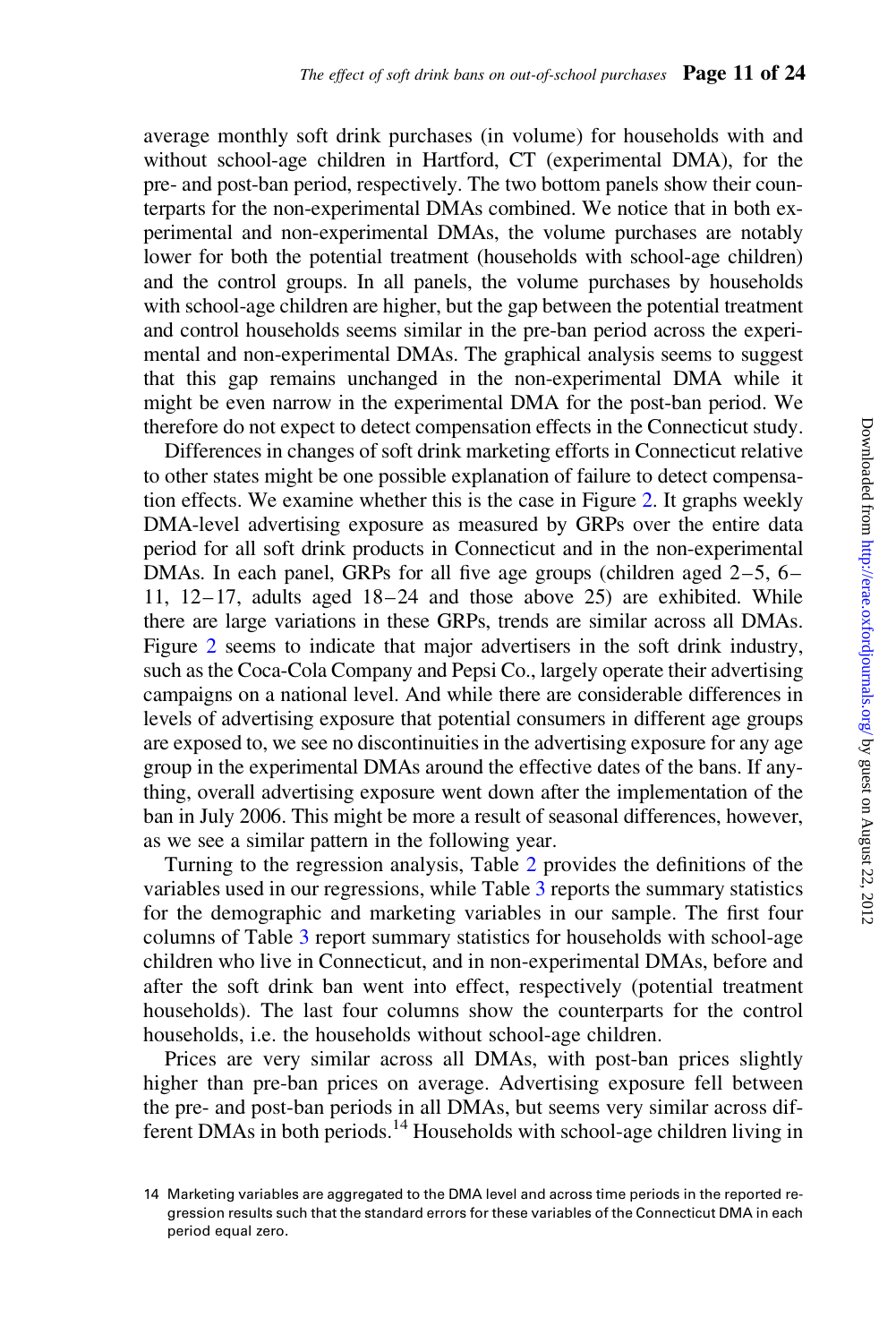<span id="page-11-0"></span>

Fig. 2. Soft drink advertising exposure by age group. Notes: Depicted in the panels are the series of DMA-average aggregated monthly GRPs for audiences of the following five age groups:  $2-5$ ,  $6-11$ ,  $12-17$ ,  $18-24$  and over 25 for the Connecticut DMA and the non-experimental DMAs. The non-experimental DMAs are Atlanta, Houston, Miami and Kansas City. Aggregated monthly GRP is the sum of GRPs from advertising aired on cable, network, syndicated and spot television in the national market for all soft drink products. The vertical black line indicates 1 July 2006, the effective date of Connecticut (CT) ban.

Connecticut or in non-experimental DMAs are similar in most of their demographic characteristics, both before and after the soft drink ban. Households in the Connecticut treatment and control groups have slightly higher income and are more likely to be white on average, both before and after the soft drink ban compared with non-experimental DMAs. The control group residing in Connecticut or other DMAs also has similar demographic characteristics on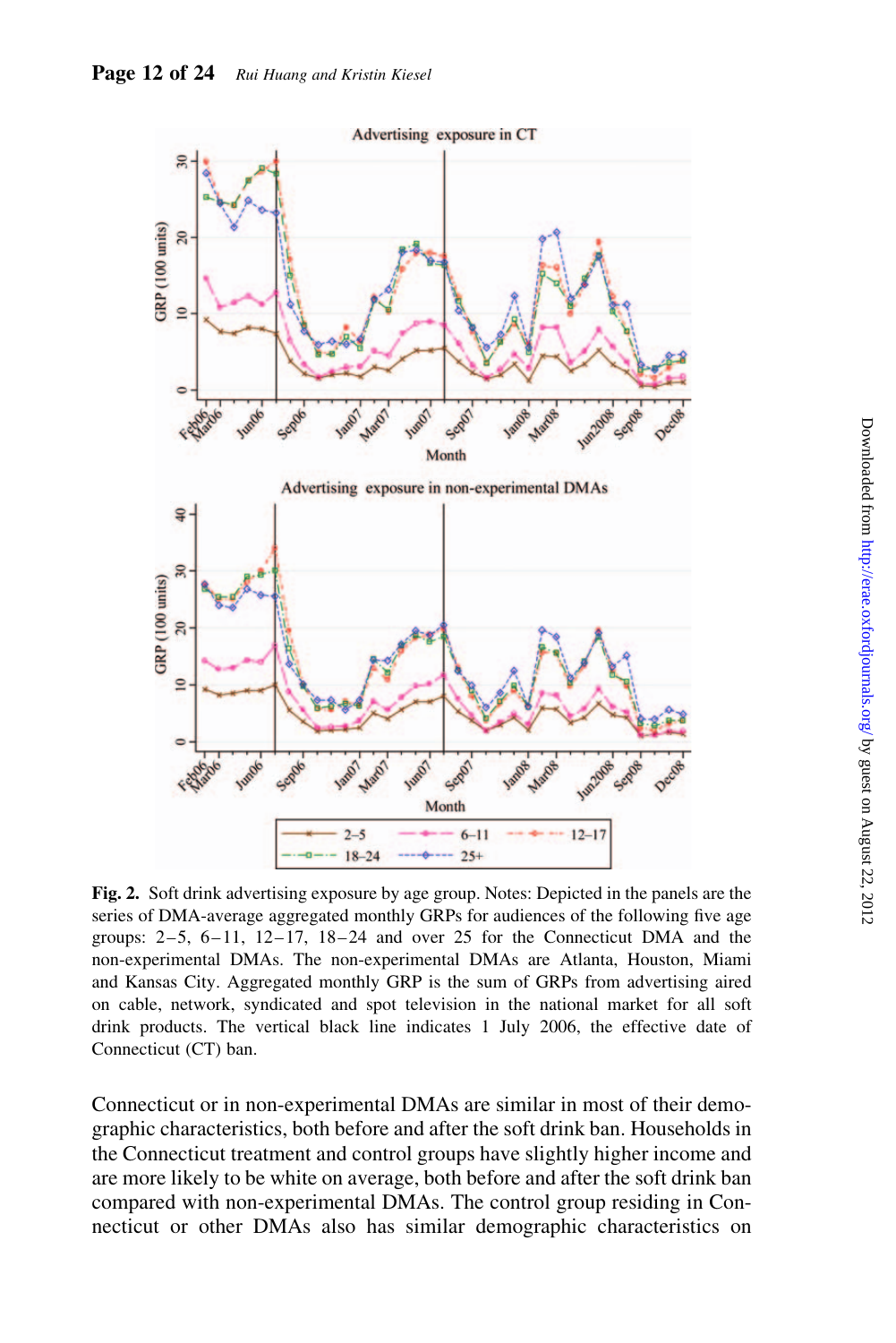| Variable                                                                                   | Description                                                                                                                                                                                                                                                                                                                                    |
|--------------------------------------------------------------------------------------------|------------------------------------------------------------------------------------------------------------------------------------------------------------------------------------------------------------------------------------------------------------------------------------------------------------------------------------------------|
| Monthly household soft drink volume<br>purchased for at-home consumption<br>Household size | Average monthly soft drink volume purchased<br>by a household in a period (in ounces)<br>Number of household members                                                                                                                                                                                                                           |
| Low income $(1/0)$                                                                         | 1 if the household annual income is lower than                                                                                                                                                                                                                                                                                                 |
|                                                                                            | USD 30,000 and 0 otherwise.                                                                                                                                                                                                                                                                                                                    |
| Medium income (1/0)                                                                        | 1 if the household's annual income is between<br>USD 30,000 and USD 100,000                                                                                                                                                                                                                                                                    |
| Married (1/0)                                                                              | 1 if the household head is married, 0 otherwise                                                                                                                                                                                                                                                                                                |
| Female has some college education (1/0)                                                    | 1 if female has some college education,<br>0 otherwise                                                                                                                                                                                                                                                                                         |
| Male has some college education (1/0)                                                      | 1 if the male head has some college education,<br>0 otherwise                                                                                                                                                                                                                                                                                  |
| Female is full-time employed (1/0)                                                         | 1 if the female head is full-time employed,<br>0 otherwise                                                                                                                                                                                                                                                                                     |
| Male is full-time employed (1/0)                                                           | 1 if the male head is full-time employed,<br>0 otherwise                                                                                                                                                                                                                                                                                       |
| Non-Hispanic (1/0)                                                                         | 1 if the household is non-Hispanic, 0 otherwise                                                                                                                                                                                                                                                                                                |
| White $(1/0)$                                                                              | 1 if the household is white, 0 otherwise                                                                                                                                                                                                                                                                                                       |
| <b>Black</b> (1/0)                                                                         | 1 if the household is black, 0 otherwise                                                                                                                                                                                                                                                                                                       |
| Home owner $(1/0)$                                                                         | 1 if the household owns home, 0 otherwise                                                                                                                                                                                                                                                                                                      |
| DMA-level price (cents per ounce)                                                          | Weighted average price per ounce for all soft<br>drink products purchased by all households in<br>a DMA in a period. The weights are<br>projection factors, which represent the<br>weight of each household in the Nielsen<br>Homescan panel                                                                                                   |
| DMA-level display (in per cent)                                                            | Weighted average of in-store displays for all<br>soft drink products purchased in a given<br>DMA and time period. The weights are<br>projection factors, which represent the<br>weight of each household in the Nielsen<br>Homescan panel                                                                                                      |
| Advertising exposure (in 10,000 GRP)                                                       | Sum of GRPs across all soft drink brands and all<br>age groups in a DMA in a period. GRP<br>captures advertising exposure by measuring<br>the size of an audience reached with a<br>specific commercial. It is the product of the<br>percentage of the target audience in the DMA<br>reached times the frequency of views in a<br>given period |

<span id="page-12-0"></span>Table 2. Descriptions of variables

average, before and after the soft drink ban. Trivially, households in the treatment and the control groups in either DMAs have notably different household sizes due to the presence of children in treatment households. They also have a slightly higher income and higher education level and are more likely to be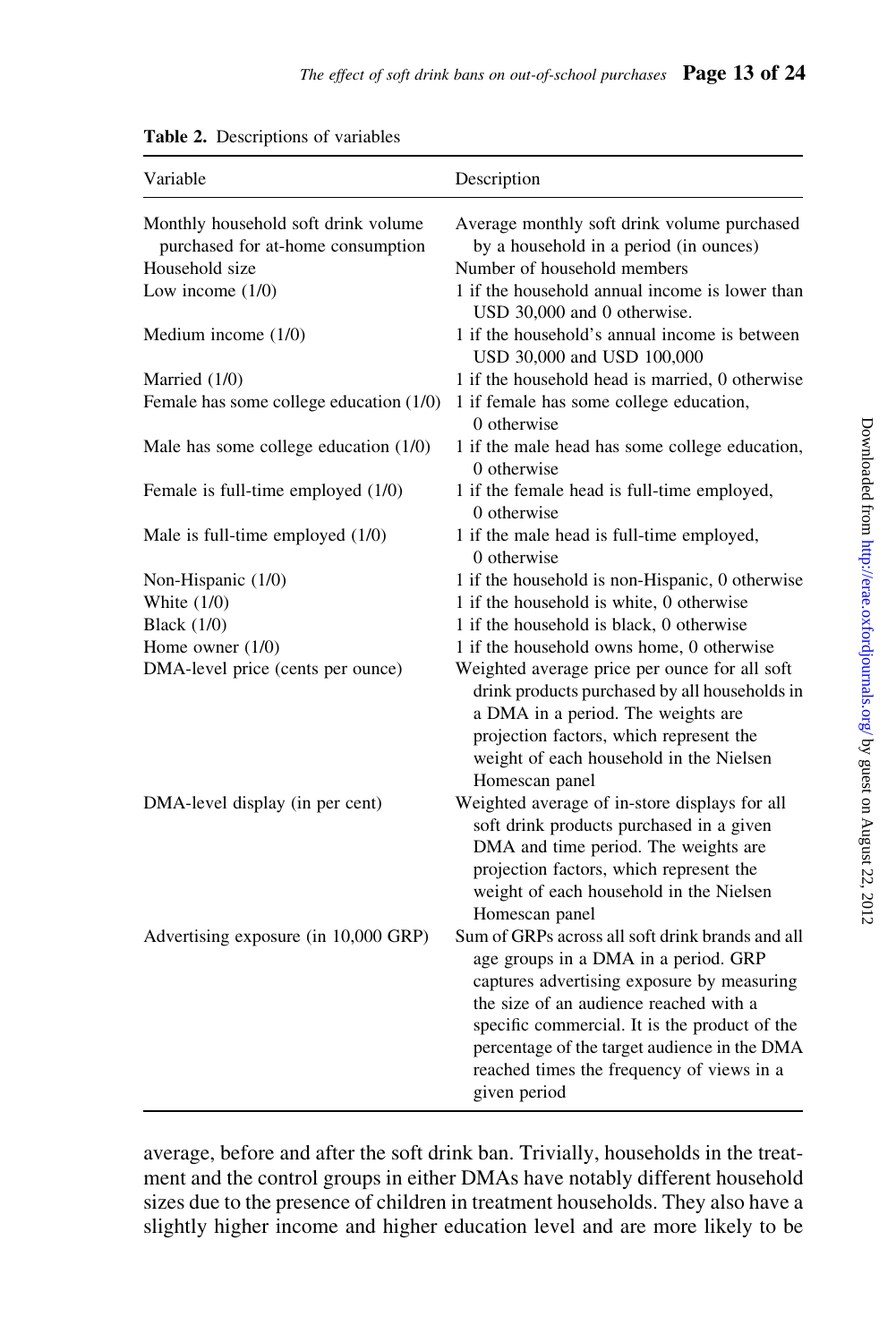|                                         | CT treatment |          | Non-CT treatment |          | CT control |          | Non-CT control |          |
|-----------------------------------------|--------------|----------|------------------|----------|------------|----------|----------------|----------|
| Variables                               | Pre-ban      | Post-ban | Pre-ban          | Post-ban | Pre-ban    | Post-ban | Pre-ban        | Post-ban |
| Household size                          | 4.185        | 4.235    | 4.016            | 3.977    | 1.964      | 1.924    | 1.894          | 1.885    |
|                                         | (1.236)      | (1.325)  | (1.201)          | (1.172)  | (0.909)    | (0.898)  | (0.844)        | (0.859)  |
| Low income                              | 0.0988       | 0.0864   | 0.126            | 0.112    | 0.155      | 0.155    | 0.233          | 0.224    |
|                                         | (0.300)      | (0.283)  | (0.332)          | (0.316)  | (0.363)    | (0.363)  | (0.423)        | (0.417)  |
| Medium income                           | 0.679        | 0.654    | 0.666            | 0.647    | 0.705      | 0.685    | 0.649          | 0.631    |
|                                         | (0.470)      | (0.479)  | (0.472)          | (0.478)  | (0.457)    | (0.465)  | (0.478)        | (0.483)  |
| Married $(1/0)$                         | 0.802        | 0.815    | 0.769            | 0.794    | 0.534      | 0.526    | 0.520          | 0.512    |
|                                         | (0.401)      | (0.391)  | (0.422)          | (0.405)  | (0.500)    | (0.500)  | (0.500)        | (0.500)  |
| Female has some college education (1/0) | 0.802        | 0.815    | 0.792            | 0.814    | 0.598      | 0.610    | 0.628          | 0.627    |
|                                         | (0.401)      | (0.391)  | (0.406)          | (0.389)  | (0.491)    | (0.489)  | (0.484)        | (0.484)  |
| Male has some college education $(1/0)$ | 0.704        | 0.691    | 0.648            | 0.657    | 0.506      | 0.518    | 0.503          | 0.504    |
|                                         | (0.459)      | (0.465)  | (0.478)          | (0.475)  | (0.501)    | (0.501)  | (0.500)        | (0.500)  |
| Female is full-time employed (1/0)      | 0.531        | 0.457    | 0.570            | 0.560    | 0.450      | 0.478    | 0.442          | 0.437    |
|                                         | (0.502)      | (0.501)  | (0.496)          | (0.497)  | (0.499)    | (0.501)  | (0.497)        | (0.496)  |
| Male is full-time employed $(1/0)$      | 0.815        | 0.790    | 0.758            | 0.771    | 0.498      | 0.494    | 0.419          | 0.403    |
|                                         | (0.391)      | (0.410)  | (0.429)          | (0.421)  | (0.501)    | (0.501)  | (0.494)        | (0.491)  |
| Non-Hispanic (1/0)                      | 0.926        | 0.938    | 0.838            | 0.826    | 0.960      | 0.960    | 0.913          | 0.916    |
|                                         | (0.264)      | (0.242)  | (0.369)          | (0.379)  | (0.196)    | (0.196)  | (0.281)        | (0.278)  |
| White $(1/0)$                           | 0.877        | 0.864    | 0.637            | 0.645    | 0.892      | 0.888    | 0.769          | 0.771    |
|                                         | (0.331)      | (0.345)  | (0.481)          | (0.479)  | (0.310)    | (0.315)  | (0.421)        | (0.420)  |
| Black $(1/0)$                           | 0.0741       | 0.0617   | 0.239            | 0.229    | 0.0518     | 0.0518   | 0.159          | 0.160    |
|                                         | (0.264)      | (0.242)  | (0.427)          | (0.421)  | (0.222)    | (0.222)  | (0.366)        | (0.367)  |
| Home owner $(1/0)$                      | 0.802        | 0.827    | 0.864            | 0.865    | 0.773      | 0.769    | 0.857          | 0.857    |
|                                         | (0.401)      | (0.380)  | (0.343)          | (0.342)  | (0.420)    | (0.422)  | (0.350)        | (0.350)  |

#### <span id="page-13-0"></span>**Table 3.** Summary statistics for all households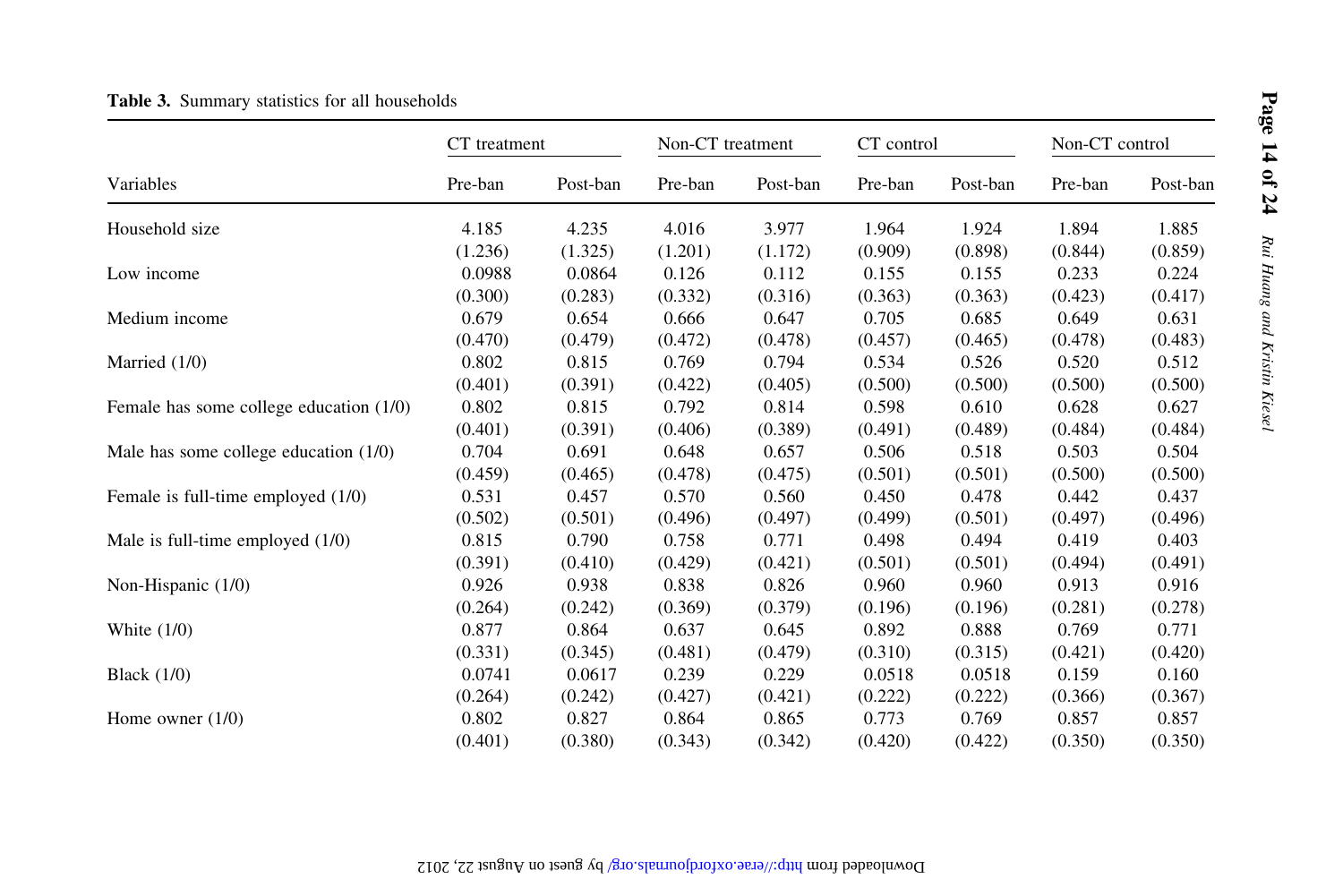| DMA-level price (cents per ounce)    | 2.873   | 3.143   | 2.837    | 3.032    | 2.873   | 3.143   | 2.835    | 3.032    |
|--------------------------------------|---------|---------|----------|----------|---------|---------|----------|----------|
|                                      | (0.000) | (0.000) | (0.0865) | (0.108)  | (0.000) | (0.000) | (0.0866) | (0.112)  |
| DMA-level display (in $\%$ )         | 8.790   | 5.890   | 7.312    | 5.635    | 8.790   | 5.890   | 6.722    | 5.240    |
|                                      | (0.000) | (0.000) | (4.145)  | (2.838)  | (0.000) | (0.000) | (3.664)  | (2.421)  |
| Advertising exposure (in 10,000 GRP) | 3.884   | 2.184   | 4.162    | 2.409    | 3.884   | 2.184   | 4.213    | 2.418    |
|                                      | (0.000) | (0.000) | (0.396)  | (0.0975) | (0.000) | (0.000) | (0.375)  | (0.0973) |

Notes: The CT treatment group consists of households living in Connecticut with school-age children, and the non-CT treatment group refers to households with school-age children living outside of Connecticut in our data. The CT control group consists of households who live in Connecticut but without children, while the non-CT control group consists of their counterparts living in other states. For each group, pre-ban refers to the period in our data prior to the Connecticut ban on soft drink on campus that was effective from 1 July 2006, or February – May 2006. Post-ban refers to the same months in 2007.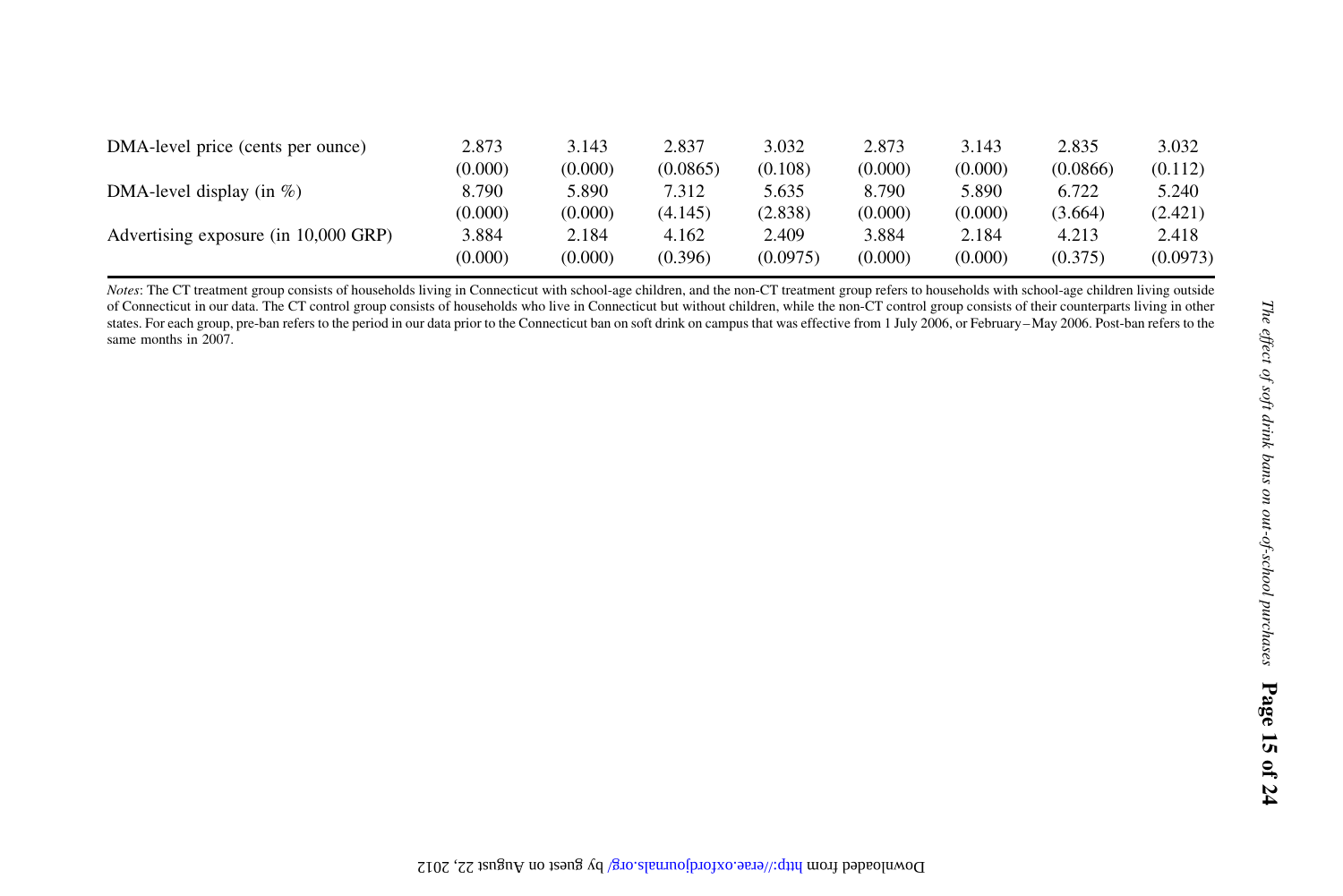#### Page 16 of 24 Rui Huang and Kristin Kiesel

| Location/time                                              | Pre-ban             | Post-ban  | Time difference<br>for location |
|------------------------------------------------------------|---------------------|-----------|---------------------------------|
| Treatment houseolds: households with school-age children   |                     |           |                                 |
| <b>Experimental DMA</b>                                    | 694.4               | 604.4     | $-90.016*$                      |
|                                                            | (698)               | (611.1)   | (51.474)                        |
|                                                            | $\lceil 81 \rceil$  | [81]      |                                 |
| Non-experimental DMA                                       | 572.6               | 461.1     | $-111.423***$                   |
|                                                            | (636.7)             | (573.5)   | (20.134)                        |
|                                                            | [611]               | [598]     |                                 |
| Location difference at a point in time                     | 121.8579            | 143.265** |                                 |
|                                                            | (81.372)            | (71.541)  |                                 |
| <b>DID</b>                                                 | 21.407              |           |                                 |
|                                                            | (54.948)            |           |                                 |
| Control households: households without school-age children |                     |           |                                 |
| <b>Experimental DMA</b>                                    | 411.4               | 389.7     | $-21.656$                       |
|                                                            | (532.7)             | (545.0)   | (24.449)                        |
|                                                            | [251]               | [251]     |                                 |
| Non-experimental DMA                                       | 445.5               | 389.7     | $-55.732$                       |
|                                                            | (575.6)             | (545.3)   | (7.8704)                        |
|                                                            | $[2,242]$ $[2,255]$ |           |                                 |
| Location difference at a point in time                     | $-34.078 - 0.002$   |           |                                 |
|                                                            | (35.707)            | (36.214)  |                                 |
| DID                                                        | 34.076              |           |                                 |
|                                                            | (25.629)            |           |                                 |
| <b>DDD</b>                                                 | $-12.669$           |           |                                 |
|                                                            | (64.310)            |           |                                 |
|                                                            |                     |           |                                 |

Table 4. Simple average estimates of the impact of soft drink ban on households' at-home purchases

Notes: Standard errors are reported in parentheses, and number of households are reported in square brackets. \*Statistical significance at the 10 per cent level.

\*\*Statistical significance at the 5 per cent level.

\*\*\*Statistical significance at the 1 per cent level.

full-time employed than the control group households on average. The DDD specifications control for these time-invariant and time-varying factors common to all households with or without school-age children, to all households with school-age children only and to all households living in Connecticut. It further allows us to control for unobserved factors that are common to these groups of households.

Table 4 reports simple comparisons of means for the effect of the ban on at-home soft drink purchases in DID and DDD framework. In the top panel, we compare soft drink purchases measured in ounces (oz)  $(1 \text{ oz} = 0.296 \text{ l})$ of the treatment group in Connecticut and in non-experimental DMAs, before and after the implementation of the soft drink ban in Connecticut. Each cell contains the mean, standard errors and number of households included in this subsample. We see that for both Connecticut and non-experimental DMAs, there is a significant and sharp decrease in soft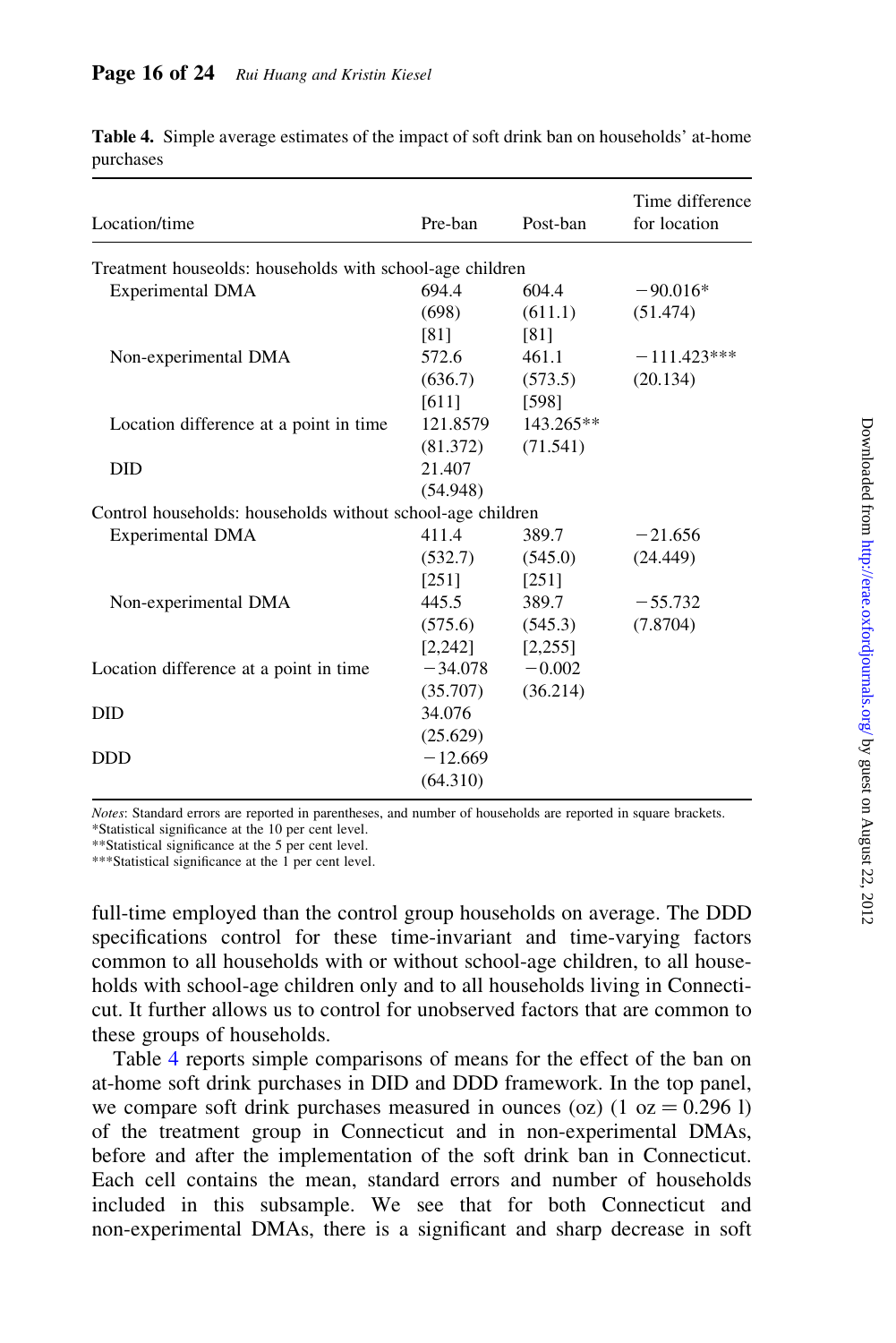drink volume purchased. Specifically, the decrease is as large as 12 per cent in the Connecticut DMA and 19 per cent in non-experimental DMAs. Also listed are differences over time in the same location. Soft drink purchases do not differ significantly prior to the soft drink ban, but the treatment group in Connecticut purchases 143 oz more on average (4.23 l) than this group in the nonexperimental DMAs after the ban. The DID estimate (the difference in the differences over time between Connecticut and non-experimental DMAs) is not statistically significantly different, however. The bottom panel reports the same difference for control groups living in Connecticut versus in nonexperimental DMAs. Soft drink purchases do not seem to be statistically significantly different over time or across locations for these households. Finally, the DDD estimate is defined as the difference in the two DID estimates, and is also not statistically significantly different from zero.

Table [5](#page-17-0) reports the corresponding regression results. The first two columns report the DID specifications, while columns 3–5 report the results from specifications in the DDD model. In the first column, only a constant, the post-ban dummy, and the DID treatment effect are included in the regression. In the second column, household demographics (income, employment, household size and race), prices and in-store display activities for soft drinks at the DMA level are added.<sup>15</sup> We also include advertising exposure of all soft drink products at the DMA level. While our advertising data report advertising exposure of different age groups including children, teenagers and adults, exposure across those groups follows very similar trends (Figure [2\)](#page-11-0), introducing multicollinearity when including all advertisement exposure measures.<sup>16</sup> We report a regression specification using aggregate advertising exposure across all age groups, and all soft drink brands in a given DMA and time period. Finally, in all DID and DDD specifications, we control for household fixed effects and cluster standard errors at the household level.

The coefficient of the two-way interaction between Connecticut and post-ban period indicator defines the DID treatment effect in our regressions, while the three-way interaction between Connecticut, post-ban period and the treatment group (households with children 6–18) defines the DDD treatment effect. The treatment effect in the DID specification is statistically significant, indicating an increase in soft drink purchases in Hartford when compared with the other DMAs. This two-way interaction is also significant in column 5 in the DDD specification. However, once we add the additional comparison of households with and without school-age children in our DMA affected by the ban, the treatment effect switches in sign and is no longer statistically

<sup>15</sup> The price and display are weighted averages of soft drink purchases across all products made by all households in a specific DMA during the pre- or the post-ban period. The weights used in aggregating these two variables are the panel weights in the Nielsen data.

<sup>16</sup> Soft drink producers such as Coca-Cola voluntarily limited advertising to children under 12, placing advertisements in family-oriented programmes instead (e.g. American Idol) watched by household members in different age groups. Including advertising exposure for different age groups therefore results in collinearity, automatically dropping variables in the regression. Results for our primary variables of interest remained unaffected, however.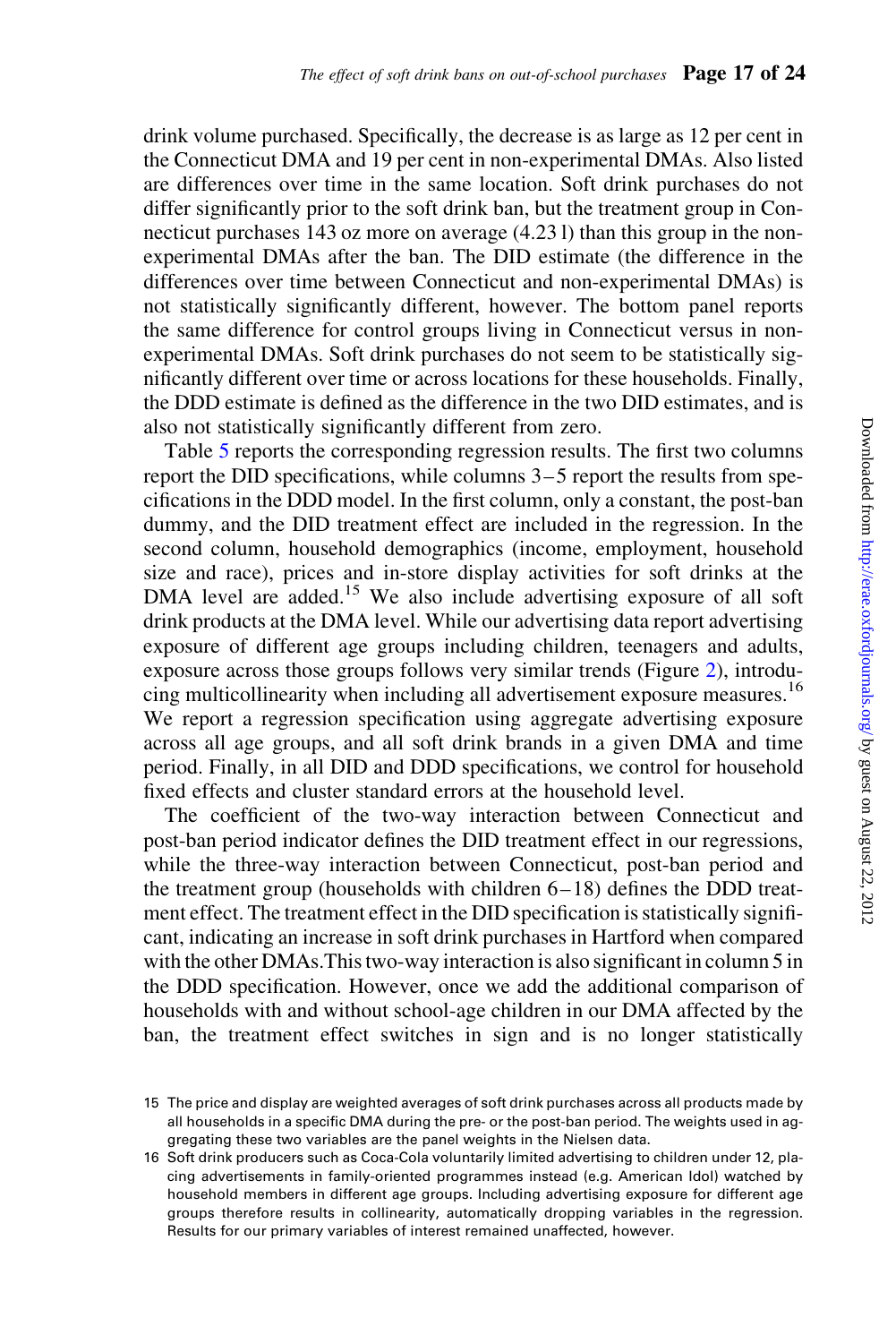| Dependent variable: monthly household soft drink volume purchased for at-home consumption | (1)<br><b>DID</b> | (2)<br>DID | (3)<br>$\rm DDD$ | (4)<br><b>DDD</b> | (5)<br><b>DDD</b> |
|-------------------------------------------------------------------------------------------|-------------------|------------|------------------|-------------------|-------------------|
| Post-ban period (1/0)                                                                     | $-67.984***$      | 22.921     | $-59.885***$     | $-60.158***$      | 31.318            |
|                                                                                           | (6.979)           | (58.734)   | (7.450)          | (7.593)           | (58.407)          |
|                                                                                           | 29.650            | 55.714**   | 37.837           | 38.354            | 63.351**          |
| $CT \times post$ -ban period (DID treatment effect)                                       | (21.429)          | (26.186)   | (24.374)         | (24.365)          | (28.666)          |
| Treatment group $(1/0)$                                                                   |                   |            | $-1.319$         | $-2.087$          | $-2.536$          |
|                                                                                           |                   |            | (35.939)         | (37.556)          | (37.679)          |
| $CT \times$ treatment group (1/0)                                                         |                   |            | 52.861           | 51.152            | 51.662            |
|                                                                                           |                   |            | (77.120)         | (75.747)          | (75.816)          |
| Post-ban period $\times$ treatment group                                                  |                   |            | $-38.668*$       | $-39.751*$        | $-42.011**$       |
|                                                                                           |                   |            | (20.288)         | (20.300)          | (20.287)          |
| $CT \times$ post-ban period $\times$ treatment group (DDD treatment effect)               |                   |            | $-28.087$        | $-25.315$         | $-23.205$         |
|                                                                                           |                   |            | (55.612)         | (55.818)          | (55.810)          |
| Household size                                                                            |                   | $-0.107$   |                  | 1.327             | 1.688             |
|                                                                                           |                   | (11.785)   |                  | (12.327)          | (12.283)          |
| Low income $(1/0)$                                                                        |                   | $-35.466$  |                  | $-34.032$         | $-34.394$         |
|                                                                                           |                   | (36.395)   |                  | (36.083)          | (36.258)          |
| Medium income $(1/0)$                                                                     |                   | $-11.938$  |                  | $-10.031$         | $-10.853$         |
|                                                                                           |                   | (30.117)   |                  | (30.092)          | (30.081)          |
| Married (1/0)                                                                             |                   | 79.399     |                  | 81.999            | 80.530            |
|                                                                                           |                   | (51.562)   |                  | (52.189)          | (51.635)          |
| Female has some college education (1/0)                                                   |                   | $-29.137$  |                  | $-29.652$         | $-27.855$         |
|                                                                                           |                   | (33.972)   |                  | (33.495)          | (33.742)          |
| Male has some college education (1/0)                                                     |                   | $-59.080$  |                  | $-58.435$         | $-61.679$         |
|                                                                                           |                   | (41.603)   |                  | (41.428)          | (41.603)          |
| Female is full-time employed (1/0)                                                        |                   | 19.827     |                  | 19.667            | 20.105            |
|                                                                                           |                   | (25.912)   |                  | (26.058)          | (25.972)          |
| Male is full-time employed $(1/0)$                                                        |                   | $-29.885$  |                  | $-31.676$         | $-29.552$         |

#### <span id="page-17-0"></span>Table 5. Regression results of the impact of soft drink ban on households' at-home purchases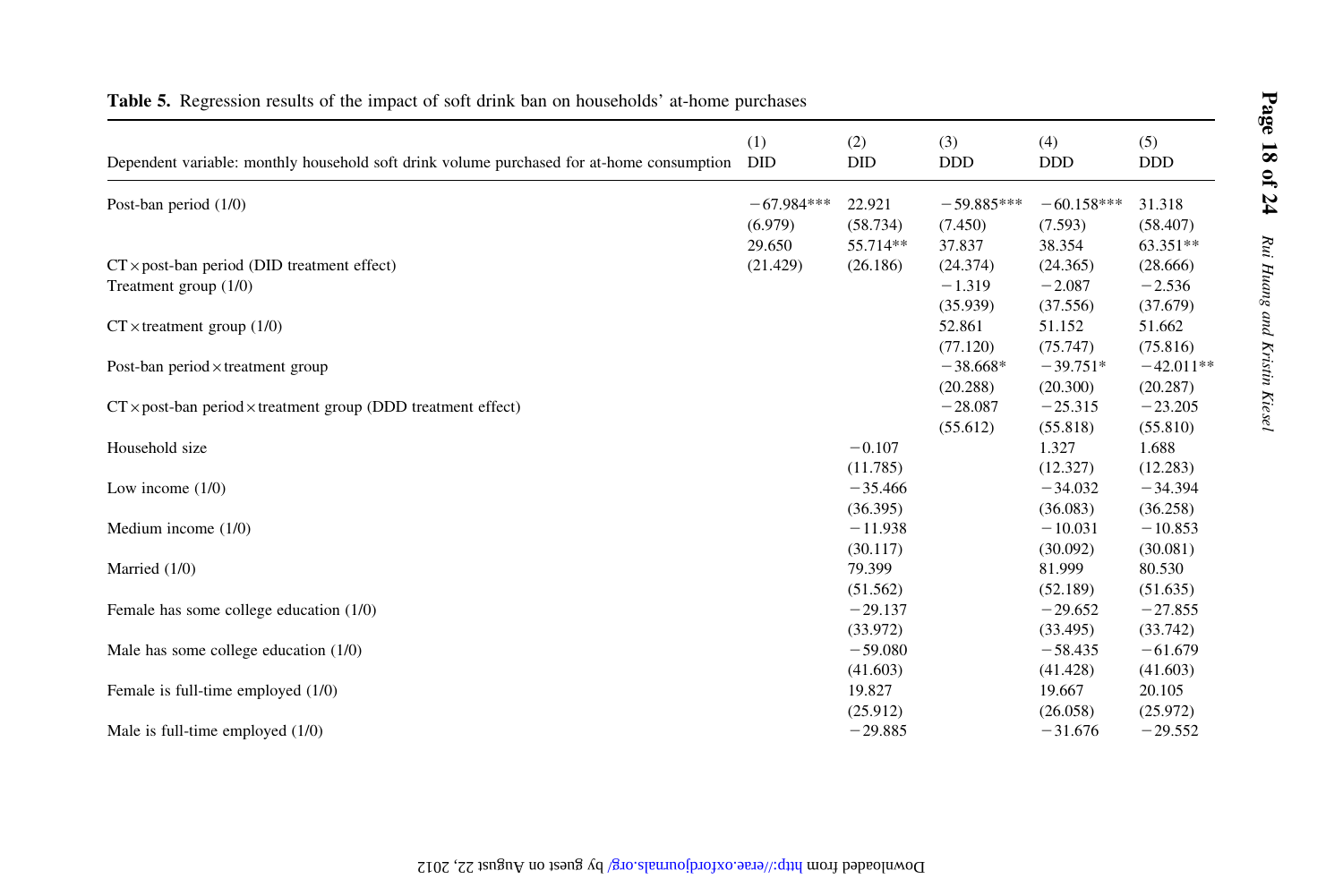|                                      |            | (31.283)    |            | (32.018)   | (31.666)    |
|--------------------------------------|------------|-------------|------------|------------|-------------|
| Non-Hispanic (1/0)                   |            | $-53.382$   |            | $-56.878$  | $-49.139$   |
|                                      |            | (51.675)    |            | (52.381)   | (51.974)    |
| White $(1/0)$                        |            | 40.437      |            | 40.168     | 40.560      |
|                                      |            | (38.649)    |            | (39.549)   | (39.262)    |
| Black $(1/0)$                        |            | $-17.154$   |            | $-13.326$  | $-13.207$   |
|                                      |            | (42.334)    |            | (41.969)   | (42.306)    |
| Home owner $(1/0)$                   |            | 10.996      |            | 12.651     | 10.729      |
|                                      |            | (42.363)    |            | (42.471)   | (42.256)    |
| DMA-level price (cents per ounce)    |            | $-400.840$  |            |            | $-423.548$  |
|                                      |            | (293.164)   |            |            | (293.595)   |
| DMA-level display (in per cent)      |            | $-2.866$    |            |            | $-3.814$    |
|                                      |            | (9.845)     |            |            | (9.881)     |
| Advertising exposure (in 10,000 GRP) |            | 9.716       |            |            | 7.763       |
|                                      |            | (47.223)    |            |            | (47.204)    |
| Constant                             | 473.485*** | 1.628.638   | 472.428*** | 505.710*** | 1,697.262   |
|                                      | (3.299)    | (1,051.224) | (7.795)    | (82.511)   | (1,052.336) |
| Observations                         | 6,370      | 6,370       | 6,370      | 6,370      | 6,370       |
| $R$ -squared                         | 0.030      | 0.035       | 0.032      | 0.035      | 0.038       |
| Number of household                  | 3,185      | 3,185       | 3,185      | 3,185      | 3,185       |

Note: Robust standard errors clustered at the household level are reported in parentheses.

\*Statistical significance at the 10 per cent level.

\*\*Statistical significance at the 5 per cent level. \*\*\*Statistical significance at the 1 per cent level.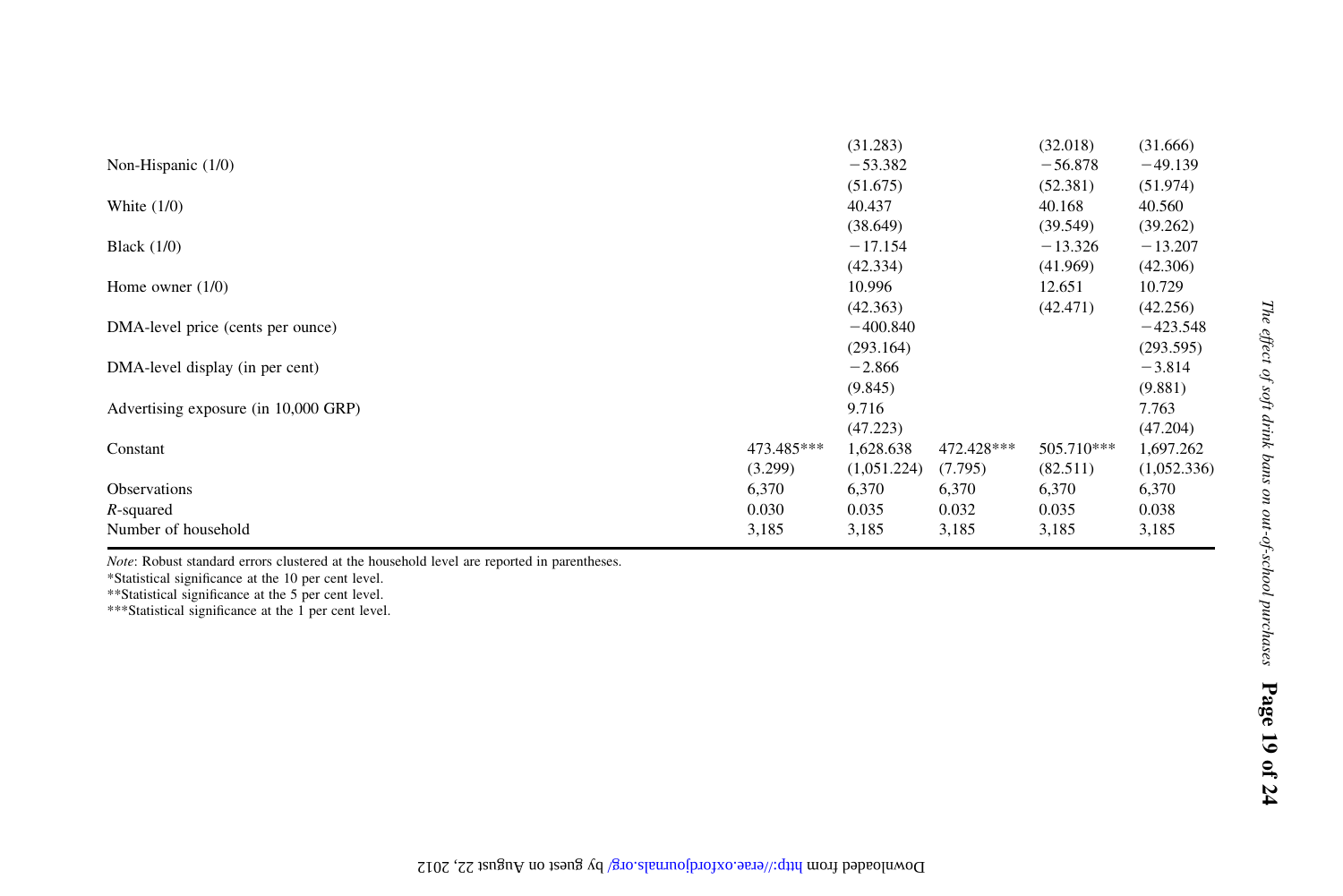significant. The significant increase might indicate a difference in consumer preferences and overall trends for households in Connecticut when compared with households in other states, and potentially explains the early adoption of state-wide soft drink bans. Only relying on the DID estimates might therefore be misleading as we cannot account for this potential selection bias due to differences in trends across DMAs. Alternatively, the significant increase in the DID could also be driven by soft drink purchase increases for households without school-age children only. Interestingly, the interaction between the treatment group (households with school-age children) and the post-ban period is negative and statistically significant in all DDD specifications at the 10 per cent significance level, suggesting a downward trend in volume purchased for all households with school-age children in all DMAs. One possible explanation is that regulations addressing soft drink consumption at schools and the attention these policies have got, as well as potential local-or school-level initiatives, did result in an actual overall reduction for this treatment group independent of stringent state-level regulations. While we also find a significant decrease in soft drink purchases across all households in the post-ban period, this effect switches signs and is no longer statistically significant once we include controls for price, in-store display and advertising changes at the DMA level. It is worth pointing out that increases in advertising exposure significantly increase soft drink consumption in this context when we do not control for price and in-store display differences. In general, the control variables at the household-level are not statistically significant individually. While we have yearly updated information for the household demographics, it suggests that the inclusion of household-level fixed effects already captures time-invariant taste differences. Including these control variables jointly does increase the explanatory power of our regressions slightly, however. Furthermore, the results for our primary variables of interest are robust to any number of specifications including subsets of our additional controls such as including market-level controls only.

In addition, we explored a number of alternative specifications not reported here. Rather than using average monthly purchases, we summed purchases over the school semesters and used monthly purchases with additional month fixed effects. We also classified households as light and heavy soda drinkers to test whether these groups were affected differently by the ban.<sup>17</sup> In addition, we investigated the effect on regular versus diet soda. And finally, we investigated private label versus branded products, as soft drinks available at school are exclusively provided by the leading national-level brands. However, in all of those specifications, we fail to detect statistically significant treatment effects in the DDD specifications.18 In summary, our results do not support the argument that

<sup>17</sup> One might argue that heavy soda drinkers are more likely to compensate than light soda drinkers.

<sup>18</sup> As mentioned in footnote 7, we further excluded Miami as a non-experimental DMA. The results reported here were robust to this alternative specification as well.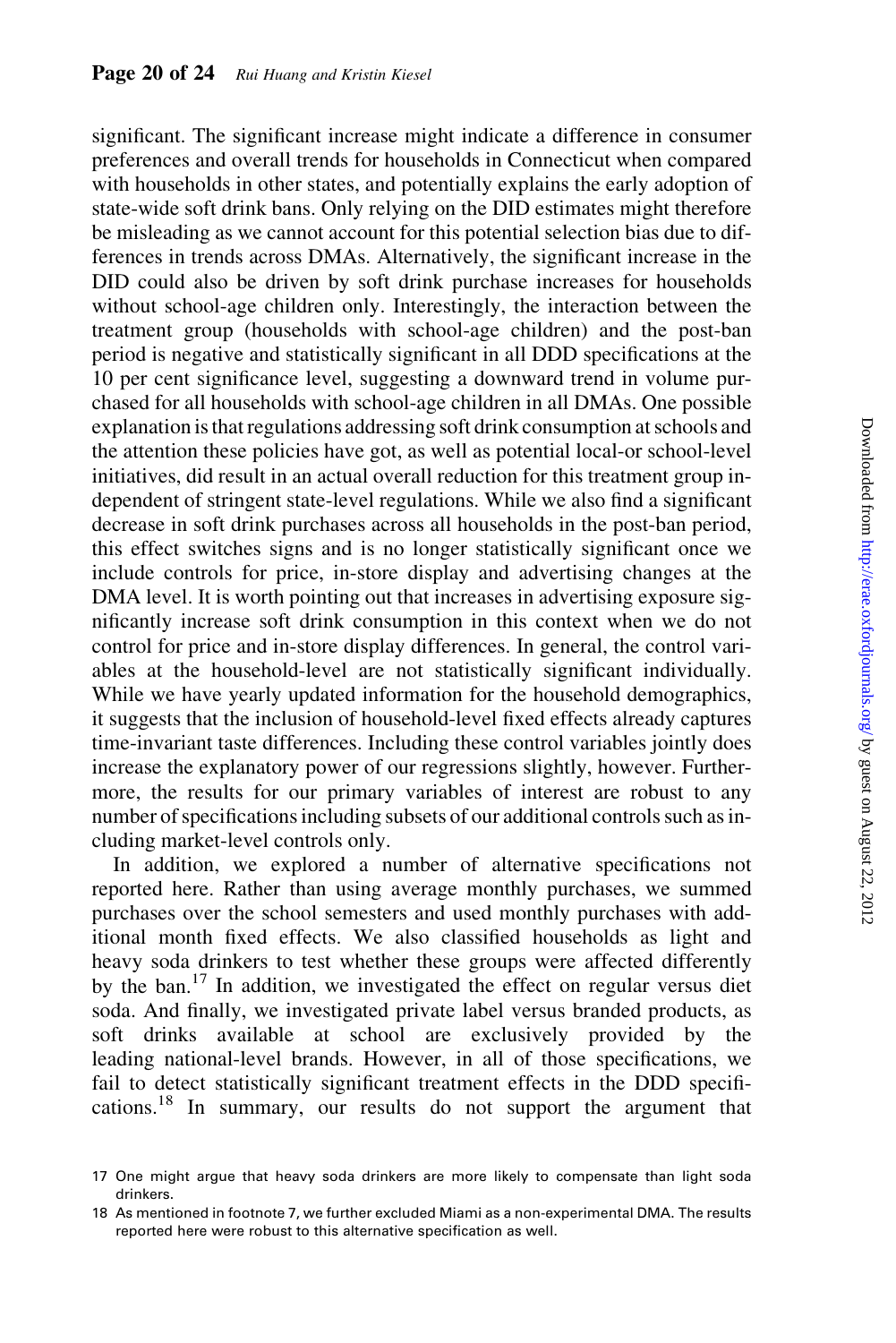state-mandated soft drink bans in schools result in compensation effects in soft drink consumption at home.

## 5. Conclusions and future research directions

Soft drink consumption and its role as a major contributor to childhood obesity has become a highly visible public health and public policy issue. The school environment can play an important role in successfully reducing and preventing obesity in children. This study investigates the effects of banning soft drinks in schools on purchases outside of schools. It tests whether limited availability at schools results in compensation at home.

We combine purchase data with information on state-level regulations regarding soft drink availability in schools in a quasi-natural experiment approach. We use household panel purchase data and market-level information on weekly brand-level television advertising exposure directed at different age groups. Our analysis focuses on Connecticut as one of the states implementing stringent and comprehensive state-level soft drink bans in schools during our data period. By further differentiating between households with school-age children and households without children, we follow an econometric DDD approach commonly used in the policy evaluation literature.

Overall, our results do not support the argument that restricted availability at schools results in compensation at home. In our regression analysis, we are able to control for a number of additional determinants of soft drink consumption that could otherwise lead to biased results, such as possible differences in price promotions and pricing structures, as well as in-store displays. We also control for potential advertising differences and reject the hypothesis that leading brands intensify their advertising efforts to school-age children as a result of soft drink bans to offset their reduced presence in the school environment.

Our study provides a first insight into this complex topic. While our study adds an analysis of actual purchase data to the literature, we do acknowledge limitations that need to be addressed in future research. First, while our comprehensive policy review allowed us to credibly identify experimental and non-experimental markets, our study cannot address issues concerning implementation and adherence to these policies at the school level. As mentioned previously, we find an overall reduction of soft drink purchases for households with school-age children, independent of the actual implementation of soft drink bans at schools. Our failure to detect the same statistically significant effect for households specifically affected by the ban could be a result of incomplete implementation and lack of adherence to the ban at the school level, or voluntary bans in place prior to implemented state-level regulations. Contacting school districts in Connecticut and elsewhere suggested that little is known about the adherence to either state-level or school district-level regula-tions. [Samuels](#page-23-0) *et al.* (2009) addressed this shortcoming and collected information on competitive foods and beverages available in schools for a representative sample of 56 public high schools in California in 2006 and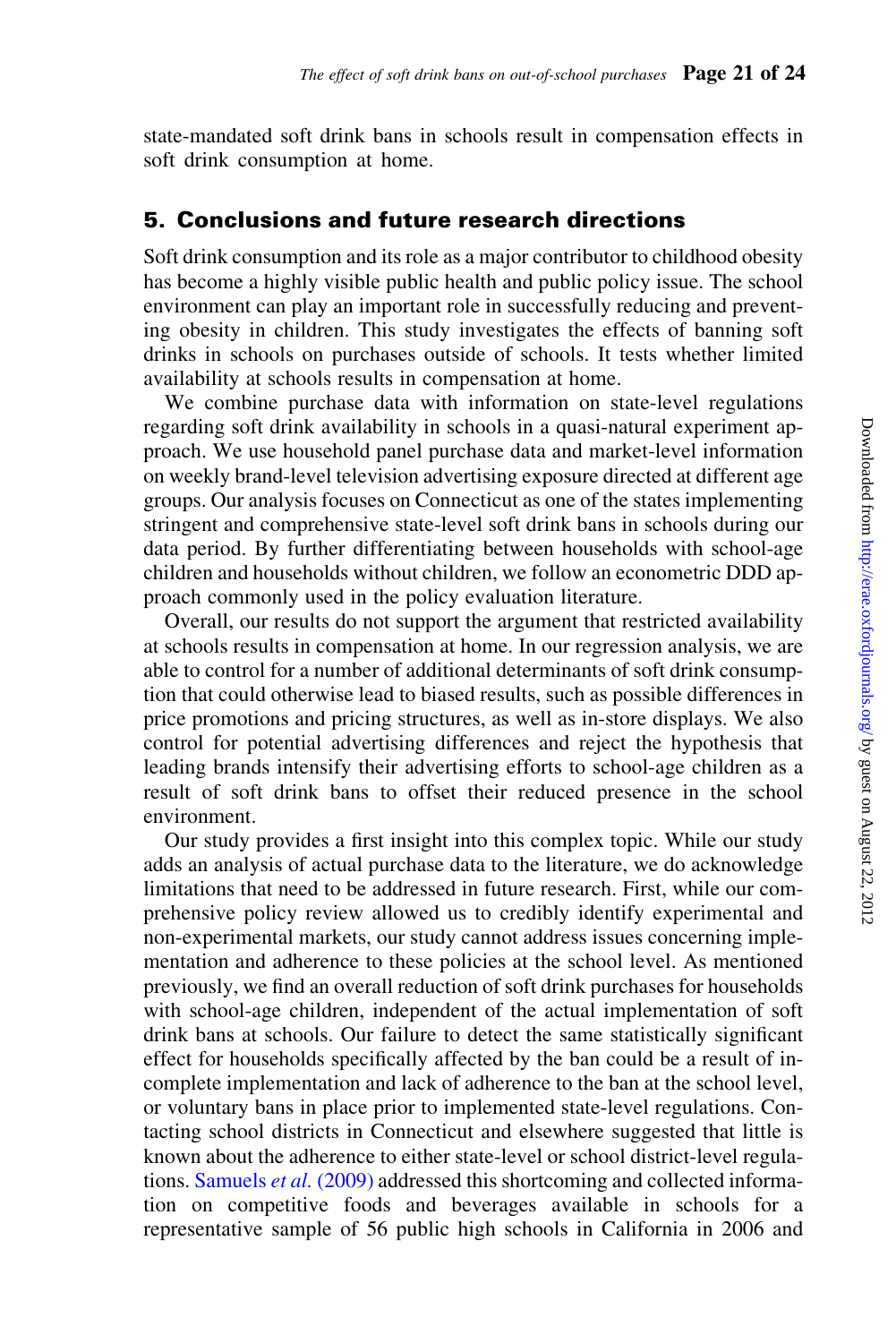<span id="page-21-0"></span>2007. Focusing on the adherence of mandatory nutritional standards, they report that California schools are making progress towards full implementation. While beverage standards seemed easier to achieve than standards for food items, soft drink availability still varied significantly across schools surveyed in their sample. A future research extension to this study will analyse purchase response to the ban implemented in California high schools by combining this unique data set with store-level purchase data from a major retailer for all California stores covering an extended time period. Matching stores to neighbouring schools with diverse adherence measures will allow us to directly address this important aspect.

Another limitation of our study is that we do not observe restaurant purchases, especially soft drink purchases at fast food restaurants. Students might compensate by increasing their purchases at those outlets, which would result in underestimating the compensation effect in our data. However, it seems plausible that students would at least partially compensate through purchases in the outlets included in our data set.

Previous research suggests that banning soft drinks decreased calorie con-sumption at schools (e.g. James et al.[, 2004;](#page-22-0) [Blum, Jacobsen and Donnelly,](#page-22-0) [2005](#page-22-0); [Fernandes, 2008](#page-22-0); [Schwartz, Novak and Fiore, 2009;](#page-23-0) American Beverage Association, 2010). If these findings capture a general trend, and are applicable to the schools in our sample, our results suggest that banning soft drinks at schools does not result in compensation at home. Our study further supports the notion that soft drink bans at school reduce overall calorie consumption from soft drinks in children. As such, our results inform the policy debate on successful strategies to reduce and prevent childhood obesity. We suggest that soft drink bans at school present a potentially effective policy option in this regard.

## Acknowledgements

This project was supported by Agriculture and Food Research Initiative Competitive Grant no. 2010-65400-20440 from the USDA National Institute of Food and Agriculture. We would also like to thank Chantel Crane, two anonymous reviewers, participants of the AAEA meetings in Denver in July 2010, participants of the Joint EAAE/AAEA Seminar in Freising, Germany, in September 2010 and participants of the Using Scanner Data to Answer Food Policy Questions Conference held at the ERS in Washington, DC, in June 2011 for useful comments.

## References

- American Beverage Association (2010). Alliance School Beverage Guidelines Final Report. [http://www.ameribev.org/.](http://www.ameribev.org/) Accessed January 2010.
- American Heart Association (2008). Overweight in children. [http://www.americanheart.](http://www.americanheart.org/presenter.jhtml?identifier=4670) [org/presenter.jhtml?identifier=4670.](http://www.americanheart.org/presenter.jhtml?identifier=4670) Accessed April 2008.
- Bertrand, M., Duflo, E. and Mullainathan, S. (2004). How much should we trust differences-in-differences estimates? *Ouarterly Journal of Economics* 119: 249–275.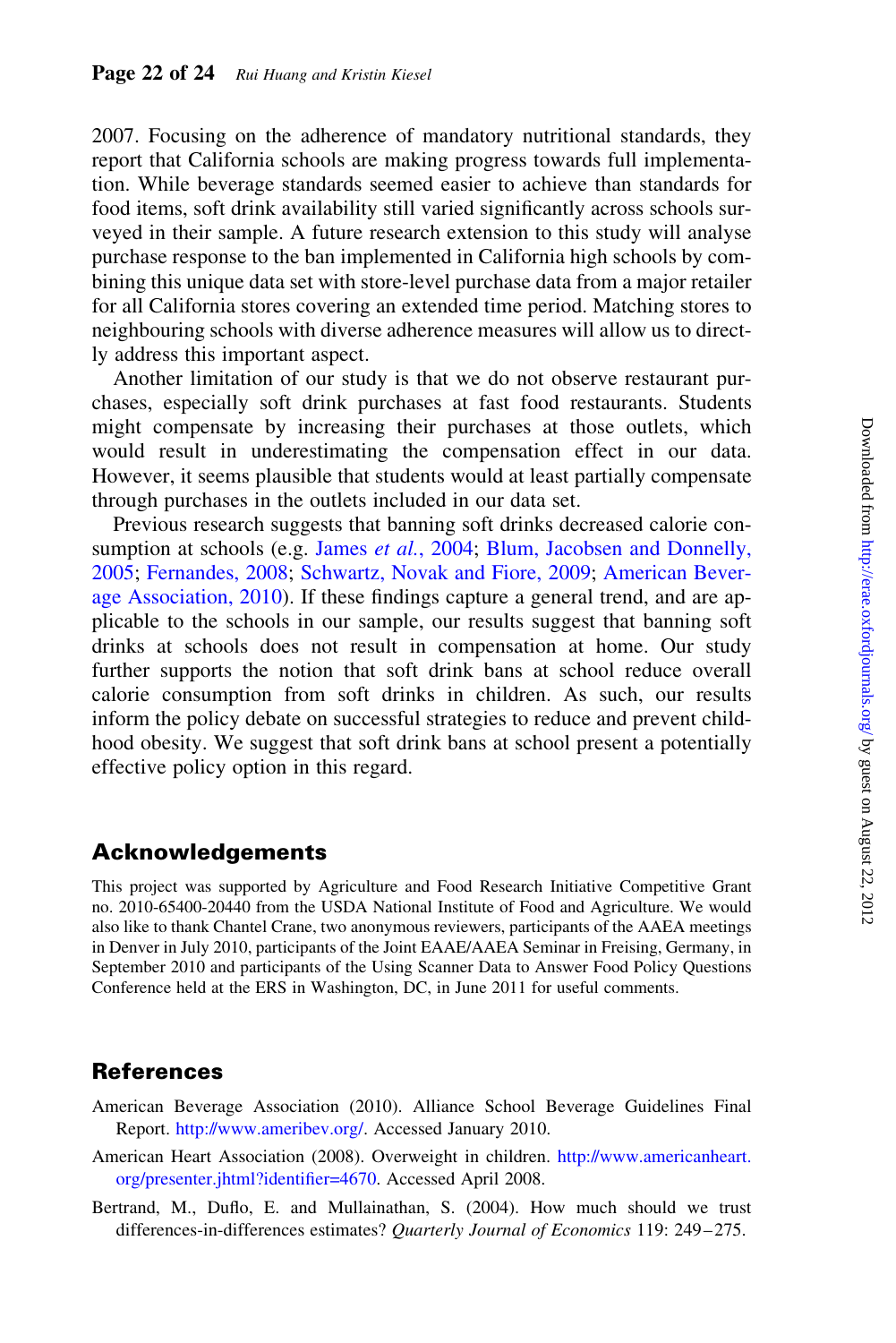- <span id="page-22-0"></span>Blum, J. E. W., Davee, A.-M., Beaudoin, C. M., Jenkins, P. L., Kaley, L. A. and Wigand, D. A. (2008). Reduced availability of sugar-sweetened beverages and diet soda has a limited impact on beverage consumption patterns in Maine high school youth. Journal of Nutrition Education and Behavior 40(6): 341– 347.
- Blum, J. E. W., Jacobsen, D. J. and Donnelly, J. E. (2005). Beverage consumption patterns in elementary school aged children across a two-year period. Journal of American College of Nutrition 24(2): 93 –98.
- Brownell, K. D. and Frieden, T. R. (2009). Ounces of prevention—the public policy case for taxes on sugared beverages. New England Journal of Medicine 360: 1805–1808.
- Center for Science in the Public Interest (2007). State School Foods Report Card. [http://www.cspinet.org/2007schoolreport.pdf.](http://www.cspinet.org/2007schoolreport.pdf) Accessed January 2010.
- Centers for Disease Control and Prevention (2011). Childhood overweight and obesity. <http://www.cdc.gov/obesity/childhood/index.html>. Accessed April 2011.
- Einav, L., Leibtag, E. and Nevo, A. (2010). Recording discrepancies in Nielsen Homescan data: are they present and do they matter? Quantitative Marketing and Economics 8(2):  $207 - 239.$
- Fernandes, M. M. (2008). The effect of soft drink availability in elementary schools on consumption. Journal of American Dietetic Association 108(9): 1445–1452.
- Fischer, J. O. and Birch, L. L. (1999). Restricting access to foods and children's eating. Appetite 32: 405 –419.
- Francis, L. A. and Birch, L. L. (2005). Maternal weight status modulates the effect of restriction on daughter's eating and weight. International Journal of Obesity 29: 942 –949.
- Geier, A., Rozin, P. and Doros, G. (2006). Unit bias: a new heuristic that helps explain the effect of portion size on food intake. Psychological Science 17: 521-525.
- Gruber, J. (1994). The incidence of mandated maternity benefits. The American Economic Review 84(3): 622 –641.
- Heatherton, T. F., Polivy, J. and Herman, C. (1990). Dietary restraint: some current findings and speculations. Psychology of Addictive Behavior 4: 100-106.
- Imbens, G. W. (2004). Nonparametric estimation of average treatment effects under exogeneity: a review. The Review of Economics and Statistics 86: 4–29.
- James, J., Thomas, P., Cavan, D. and Kerr, D. (2004). Preventing childhood obesity by reducing consumption of carbonated drinks: cluster randomized controlled trial. British Medical Journal 328(7450): 1236.
- Lusk, L. J. and Brooks, K. (2011). Who participates in household scanning panels? American Journal of Agricultural Economics 93(1): 226-240.
- Mancino, L., Todd, J. E., Guthrie, J. and Lin, B.-H. (2010). How food away from home affects children's diet quality. Economic Research Report (ERS) No. ERR-104. Washington, DC: ERS.
- Meyer, B. (1995). Natural and quasi-experiments in economics. Journal of Business and Economic Statistics 33: 151 –161.
- National Conference of State Legislatures (2007). Childhood Obesity 2007. [http://www.](http://www.ncsl.org/default.aspx?tabid=14398) [ncsl.org/default.aspx?tabid=14398.](http://www.ncsl.org/default.aspx?tabid=14398) Accessed December 2009.
- Rolls, B., Roe, R. and Mengs, J. (2006). Larger portion sizes lead to a sustained increase in energy intake over 2 days. Journal of American Dietetic Association 106: 543–549.